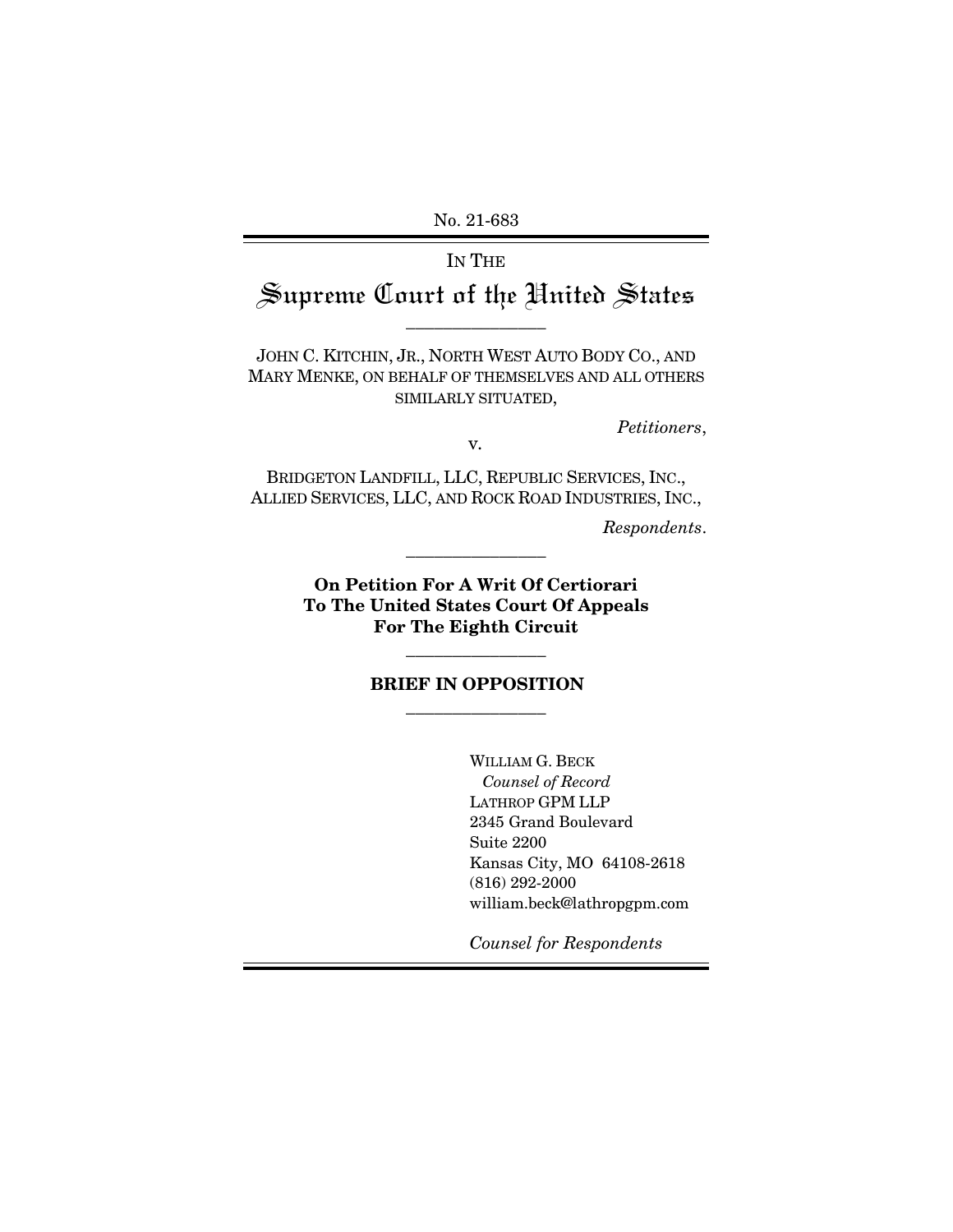#### **QUESTION PRESENTED**

Under the "local controversy" exception of the Class Action Fairness Act ("CAFA"), a federal district court must decline jurisdiction over a class action in which, among other requirements, there is a local defendant "whose alleged conduct forms a significant basis for the claims asserted by the proposed plaintiff class." 28 U.S.C. §  $1332(d)(4)(A)(i)(II)(bb)$ .

All circuits that have addressed this element agree that the local-controversy exception requires a court to compare the local defendant's alleged conduct to that of all the defendants to determine whether the local defendant's alleged conduct is an important ground for the asserted claims in view of the alleged conduct of all the defendants.

The petition's question presented is more properly stated as follows:

Does a plaintiff seeking remand under CAFA's local-controversy exception fail to carry the plaintiff's burden to show that the local defendant's conduct forms a significant basis for the claims asserted by the proposed class by alleging that an out-of-state defendant "owns, oversees, and directs the . . . decisions and conduct" of the local defendant and by otherwise alleging that all defendants caused the putative class members' injuries without identifying specific acts of each defendant?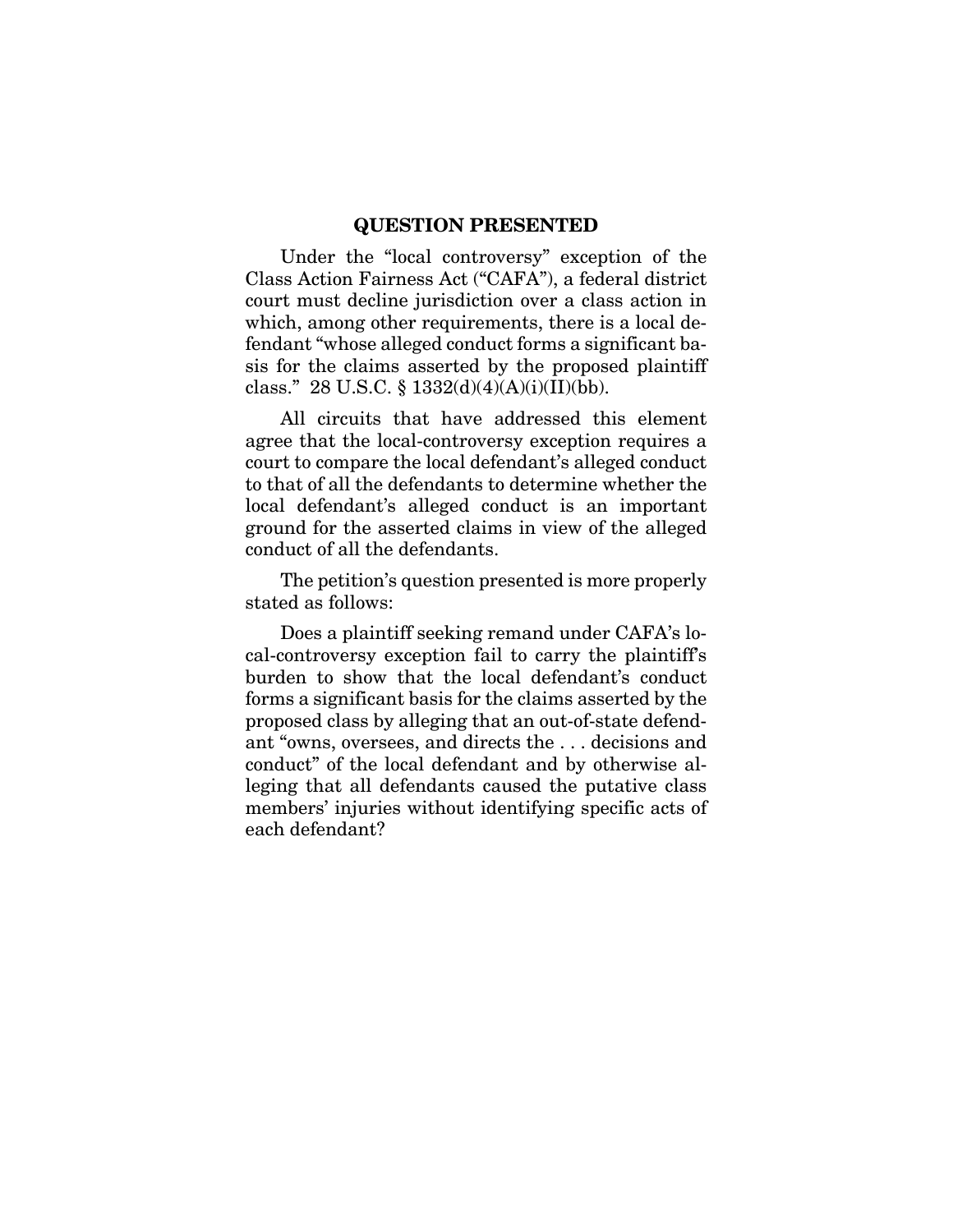#### **RULE 29.6 STATEMENT**

There is no publicly held corporation that owns 10% or more of Allied Services, LLC's stock. Allied Services, LLC is a Delaware limited liability company. Its two members are Allied Waste North America, LLC and Allied Waste Landfill Holdings, Inc. Allied Waste North America, LLC is a Delaware limited liability company. Its sole member is Allied Waste Industries, LLC, a Delaware limited liability company. Allied Waste Industries, LLC's sole member is Republic Services, Inc., a Delaware corporation with its principal place of business in Arizona. Allied Waste Landfill Holdings, Inc. is a Delaware corporation with its principal place of business in Arizona.

Rock Road Industries, Inc. is not an existing entity, having merged into Bridgeton Landfill, LLC effective April 9, 2018.

There is no publicly held corporation that owns 10% or more of Bridgeton Landfill, LLC's stock. Bridgeton Landfill, LLC is a Delaware limited liability company. Its sole member is Allied Waste North America, LLC. Allied Waste North America, LLC is a Delaware limited liability company. Its sole member is Allied Waste Industries, LLC, a Delaware limited liability company. Allied Waste Industries, LLC's sole member is Republic Services, Inc., a Delaware corporation with its principal place of business in Arizona.

There is no publicly held corporation that owns 10% or more of Republic Services, Inc.'s stock. Republic Services, Inc. is a Delaware publicly traded corporation with its principal place of business in Arizona and has no parent company.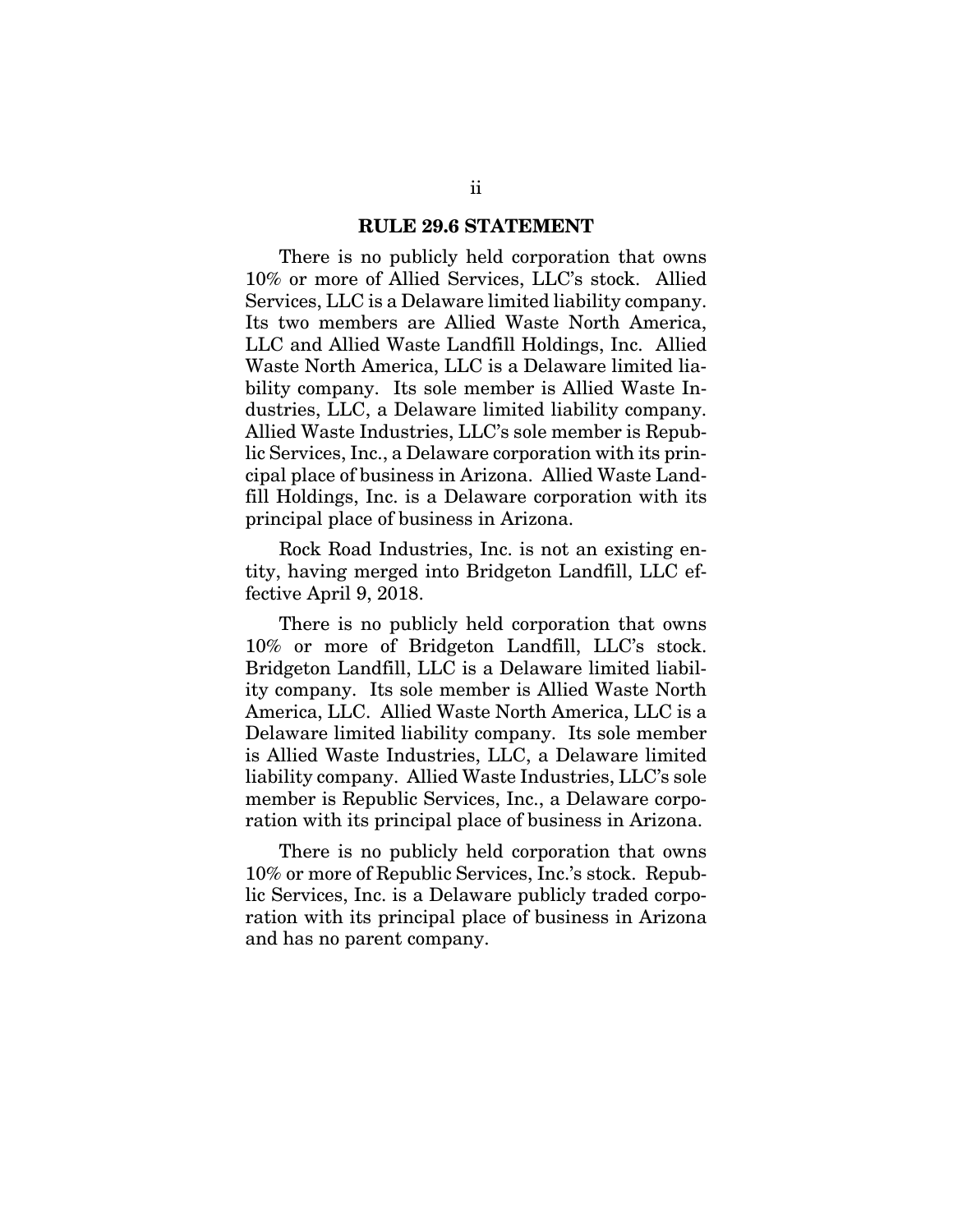## **RELATED PROCEEDINGS**

In addition to the related proceedings identified in the petition for a writ of certiorari, *Kitchin v. Bridge*ton Landfill, LLC, No. 18SL-CC00613 (Cir. Ct. St. Louis Cty.) is a related proceeding as defined in Rule 14.1 of this Court.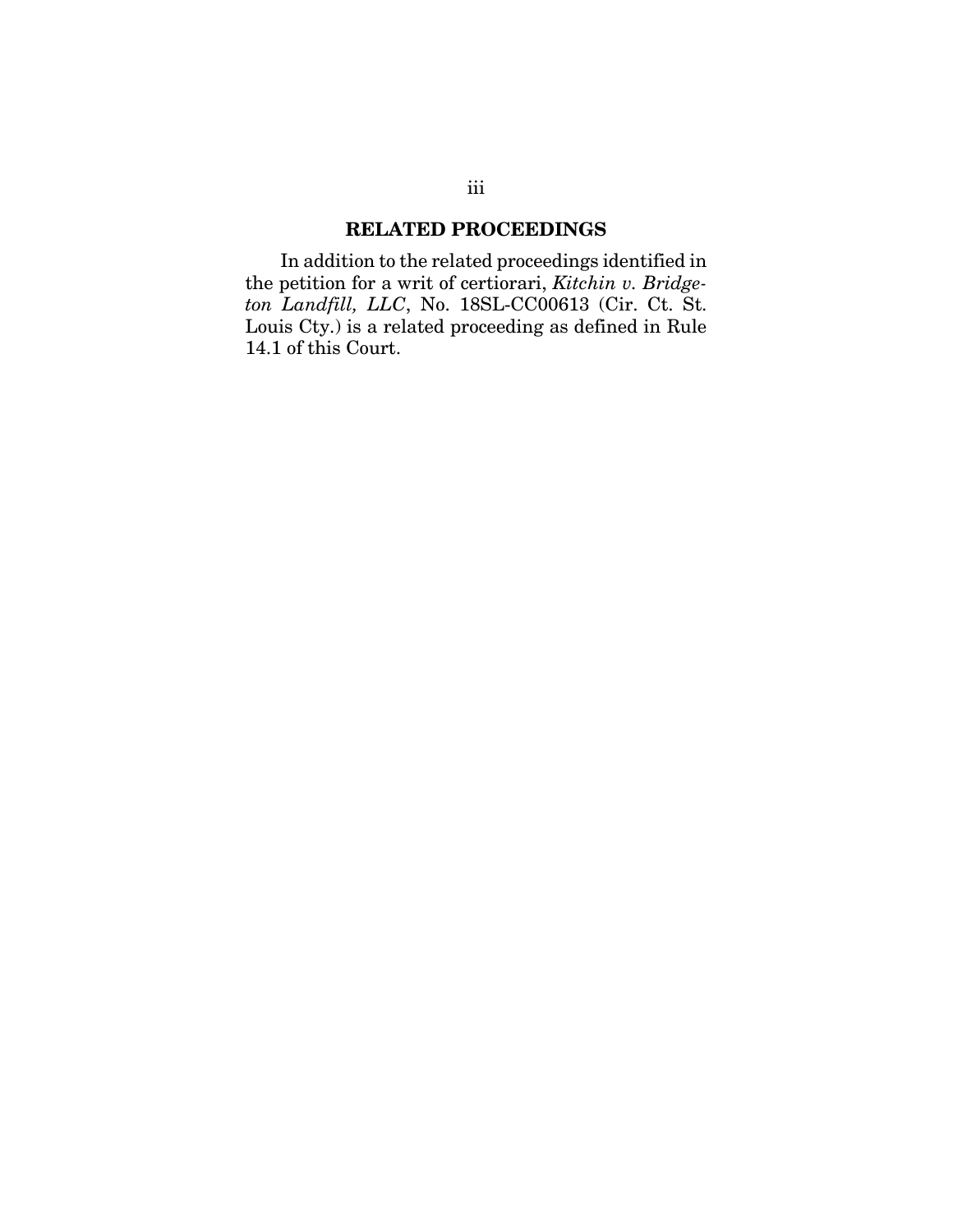# **TABLE OF CONTENTS**

| H.                                                                                                     |  |  |  |  |  |  |
|--------------------------------------------------------------------------------------------------------|--|--|--|--|--|--|
| A.                                                                                                     |  |  |  |  |  |  |
| В.                                                                                                     |  |  |  |  |  |  |
| C.                                                                                                     |  |  |  |  |  |  |
| D.                                                                                                     |  |  |  |  |  |  |
| Remand To Federal District Court9<br>Е.                                                                |  |  |  |  |  |  |
| REASONS FOR DENYING THE PETITION9                                                                      |  |  |  |  |  |  |
| I.<br>THE QUESTION PRESENTED BY PETITIONERS IS<br>NOT SQUARELY PRESENTED ON THIS RECORD.  9            |  |  |  |  |  |  |
| THERE IS NO CIRCUIT SPLIT ON THE<br>II.                                                                |  |  |  |  |  |  |
| A. The Circuits Are In Broad Agreement<br>On CAFA Jurisdiction And The Local-                          |  |  |  |  |  |  |
| The Circuits Agree On Applying A<br>В.<br>Comparative Approach To The<br>Significant-Basis Element. 14 |  |  |  |  |  |  |
| Petitioners' Amorphous And Shifting<br>$C_{\cdot}$<br>Circuit Split Is Illusory.  16                   |  |  |  |  |  |  |
| <b>III. THERE ARE ADDITIONAL REASONS WHY</b><br>CERTIORARI SHOULD BE DENIED24                          |  |  |  |  |  |  |
|                                                                                                        |  |  |  |  |  |  |

iv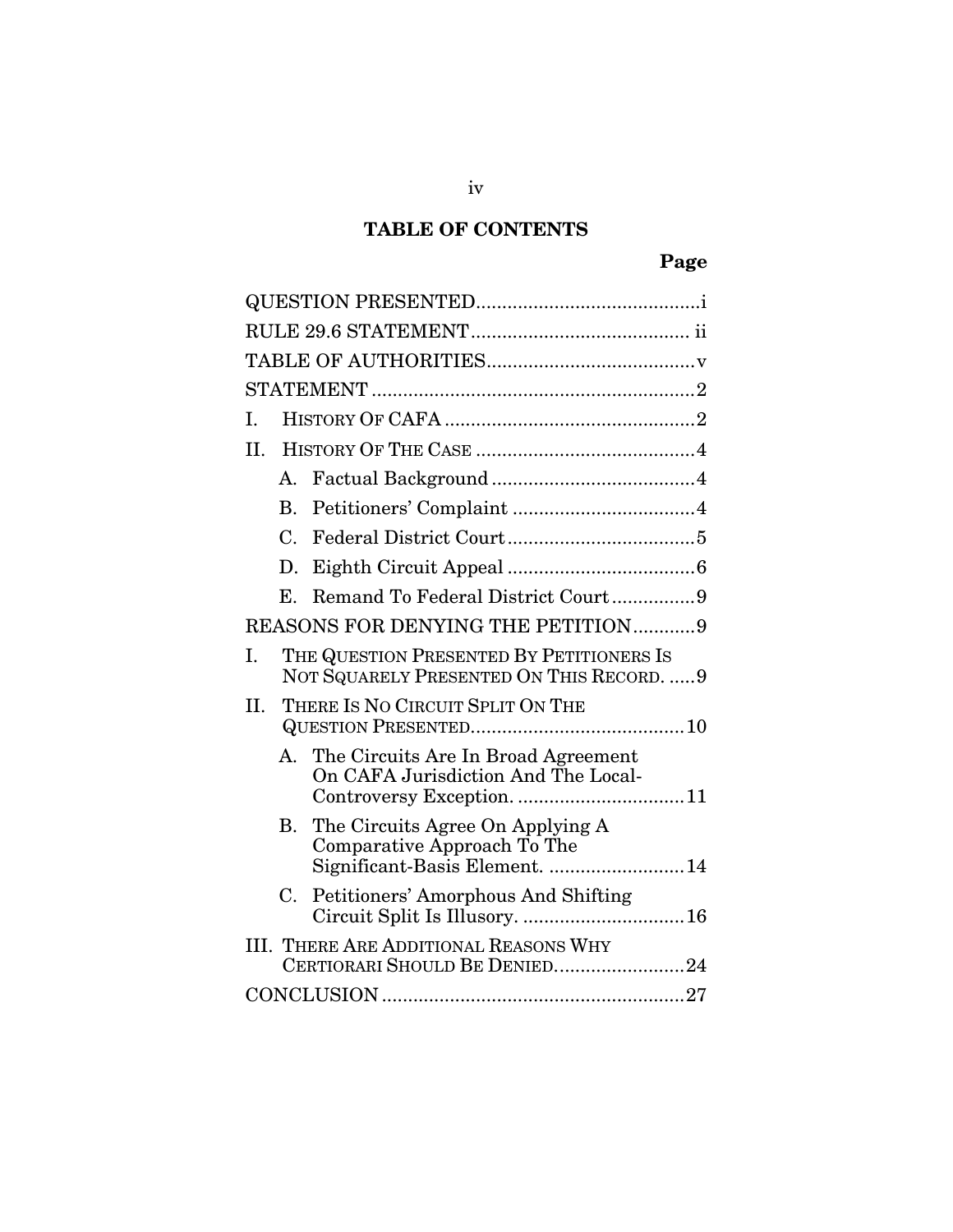## **TABLE OF AUTHORITIES**

## **Cases**

| Allen v. Boeing Co.,<br>821 F.3d 1111 (9th Cir. 2016) 16, 19, 26                             |
|----------------------------------------------------------------------------------------------|
| Atwood v. Peterson,<br>936 F.3d 835 (8th Cir. 2019) 12, 16, 19, 23                           |
| Banks v. Cotter Corp.,<br>No. 21-1160, $\_$ F.4th $\_$                                       |
| Bartels ex rel. Bartels v. Saber Healthcare<br>Grp., LLC,<br>880 F.3d 668 (4th Cir. 2018) 12 |
| Benko v. Quality Loan Serv. Corp.,<br>789 F.3d 1111 (9th Cir. 2015) 16, 19                   |
| Brinkley v. Monterey Fin. Servs., Inc.,                                                      |
| Christmas v. Union Pac. R.R. Co.,                                                            |
| Coffey v. Freeport McMoran Copper & Gold,                                                    |
| Coleman v. Estes Express Lines, Inc.,<br>631 F.3d 1010 (9th Cir. 2011)17, 18                 |
| Dart Cherokee Basin Operating Co. v. Owens,                                                  |
| Evans v. Walter Indus., Inc.,<br>449 F.3d 1159 (11th Cir. 2006)12, 21                        |
| Frazier v. Pioneer Ams. LLC,                                                                 |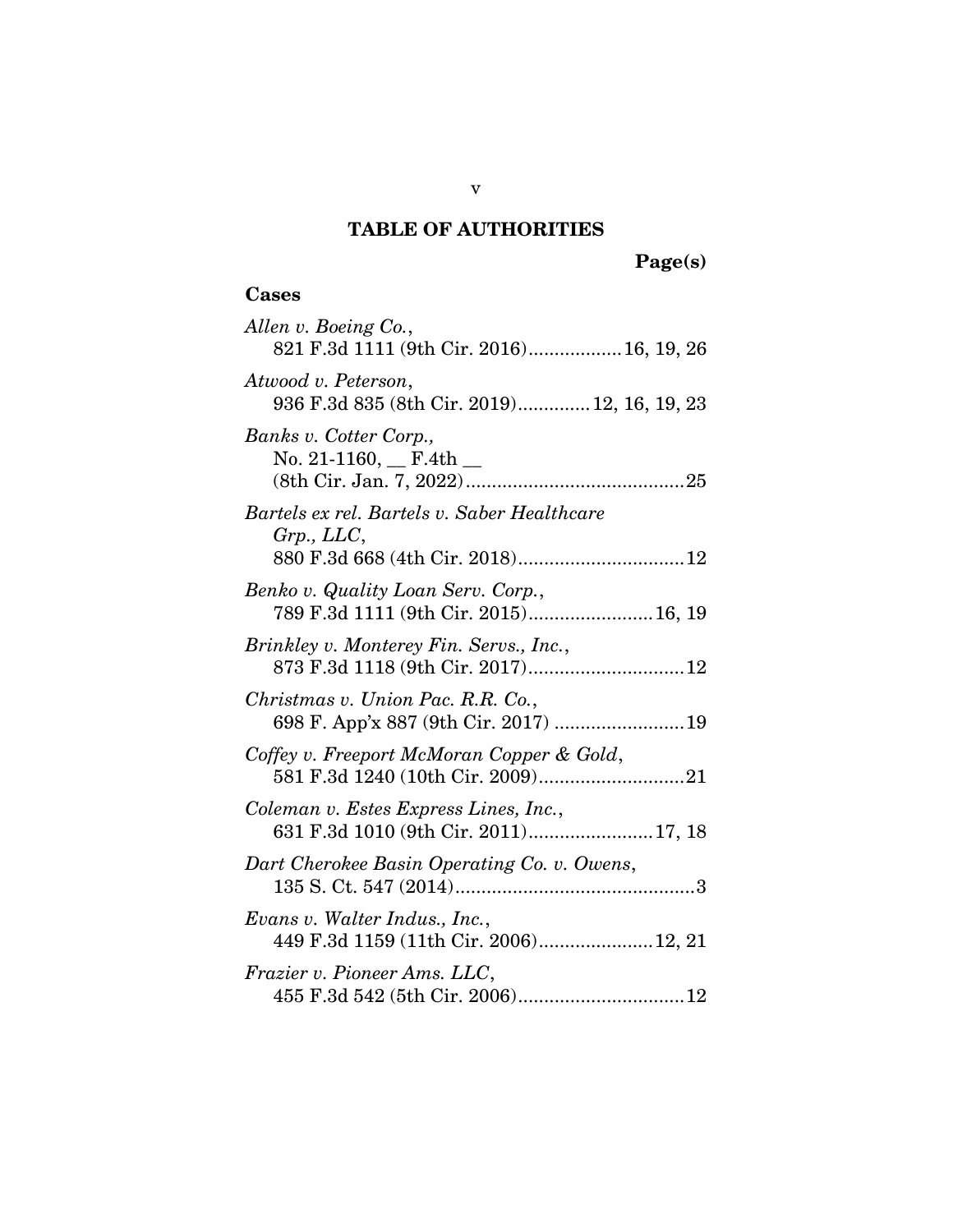| In re Hannaford Bros. Co. Customer Data<br>Sec. Breach Litig.,                                       |
|------------------------------------------------------------------------------------------------------|
| Hart v. FedEx Ground Package Sys., Inc.,                                                             |
| Ictech-Bendeck v. Progressive Waste Sols. of<br>LA, Inc.,                                            |
| Kaufman v. Allstate N.J. Ins. Co.,<br>561 F.3d 144 (3d Cir. 2009)  1, 12, 14, 15, 17, 20             |
| Mason v. Lockwood, Andrews &<br>Newnam, P.C.,                                                        |
| MD Haynes, Inc. v. Valero Mktg. &<br>Supply Co.,<br>2017 WL 1397744 (S.D. Tex. Apr. 19,              |
| Opelousas Gen. Hosp. Auth. v. FairPay<br>Sols., Inc.,<br>655 F.3d 358 (5th Cir. 2011) 13, 16, 17, 22 |
| Roppo v. Travelers Com. Ins. Co.,<br>869 F.3d 568 (7th Cir. 2017) 16                                 |
| Scott v. Cricket Commc'ns, LLC,                                                                      |
| Serrano v. 180 Connect, Inc.,<br>478 F.3d 1018 (9th Cir. 2007)13                                     |
| Standard Fire Ins. Co. v. Knowles,                                                                   |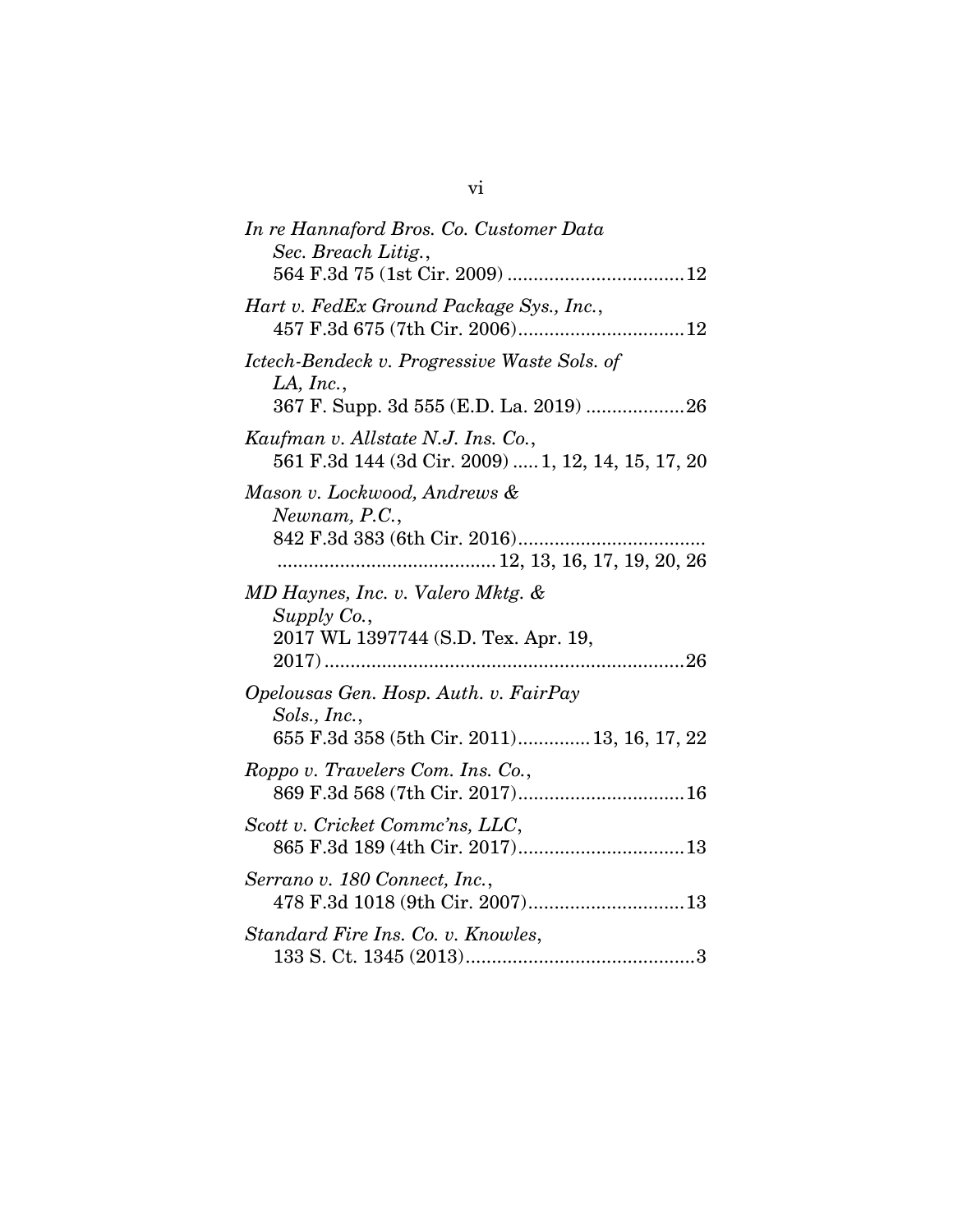| Strong v. Republic Servs., Inc.,<br>283 F. Supp. 3d 759 (E.D. Mo. 2017)25               |
|-----------------------------------------------------------------------------------------|
| Walsh v. Defs., Inc.,                                                                   |
| Westerfeld v. Indep. Processing, LLC,<br>621 F.3d 819 (8th Cir. 2010) 3, 12, 13, 16, 17 |
| Woods v. Standard Ins. Co.,                                                             |
|                                                                                         |

## **Statutes**

| <b>Other Authorities</b>                    |  |
|---------------------------------------------|--|
|                                             |  |
| 28 U.S.C. § 1332(d)(4)(A)(i)(II)(bb) 11, 14 |  |
|                                             |  |
|                                             |  |
|                                             |  |
|                                             |  |

|--|--|--|--|--|--|--|--|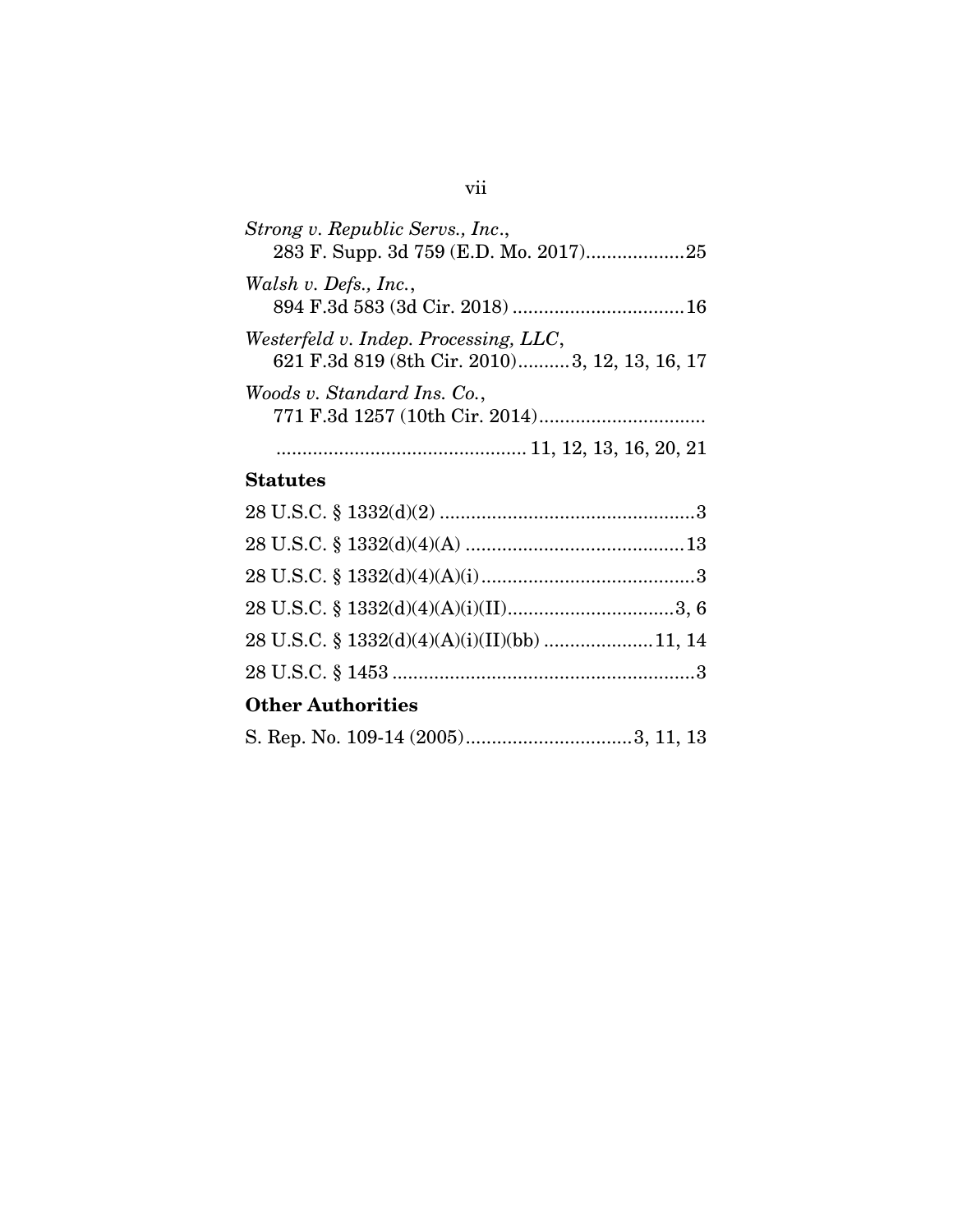#### **BRIEF IN OPPOSITION**

Respondents respectfully submit this brief in opposition to the petition for a writ of certiorari.

#### **INTRODUCTION**

This Court should deny review because the question presented as framed by petitioners is not squarely at issue in this case and because no circuit has endorsed petitioners' view that the "local controversy" exception to the Class Action Fairness Act ("CAFA") can be met by undifferentiated allegations that the local and non-local defendants all engaged in the same conduct.

Petitioners proceed from the false premise that they merely alleged below that the local and non-local defendants engaged in the same alleged conduct. But as the Eighth Circuit recognized, and petitioners ignore here, their pleading alleged that the parent corporation non-local defendant "owns, oversees, and directs the environmental decisions and conduct" of the alleged local defendant. Pet. App. 12a. This eviscerates petitioners' contention that conduct by the alleged local defendant forms a "significant basis" for their claims and makes clear that the question presented—whether the significant-basis element of CAFA's local-controversy exception "can be satisfied where the local and non-local defendants engaged in the *same* alleged conduct," Pet. i (emphasis added) is not squarely presented in this case.

Moreover, the petition alleges that there is a circuit split over the significant-basis element of the local-controversy exception, but in reality, every circuit to address the issue agrees—based on a case petitioners cited below but never cite to this Court, *see Kaufman v. Allstate N.J. Ins. Co.*, 561 F.3d 144, 149 (3d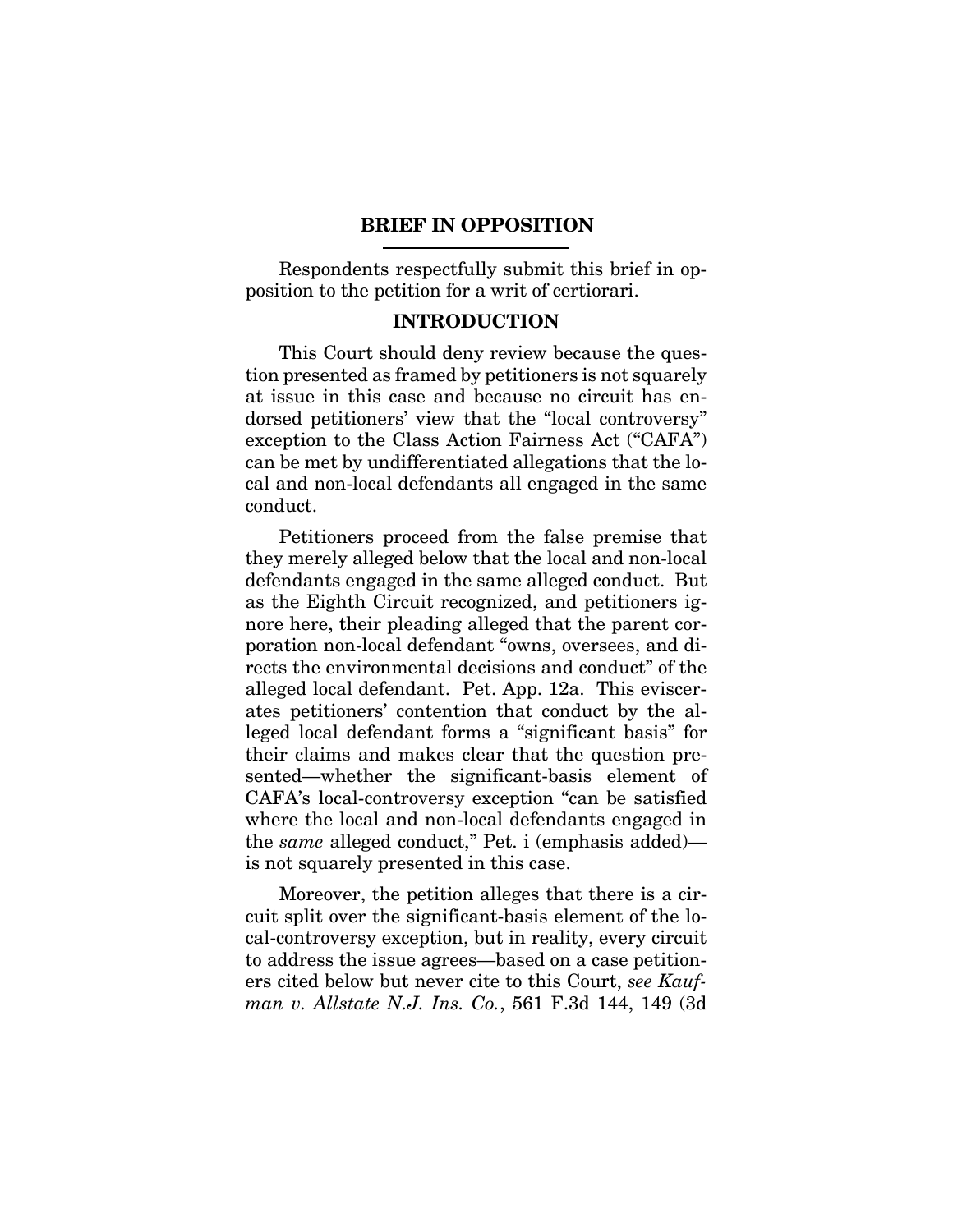Cir. 2009)—that the significant-basis element should be applied by comparing the local defendant's alleged conduct to that of all defendants to determine whether the local defendant's conduct is an important ground for the claims asserted in view of all defendants' conduct. Contrary to petitioners' contention, no circuit has endorsed the position that the significant-basis element can be met merely by alleging that "the local and non-local defendants engaged in the same alleged conduct." Pet. i. The "circuit split" manufactured by petitioners merely reflects inherent variations in caseby-case comparisons between or among the defendants' conduct in cases involving an array of claims and a number of defendants. In fact, the purported "split" is so amorphous that petitioners' definition of it before this Court is different from how they defined the supposed split to the Eighth Circuit.

Other reasons also militate against review by this Court. Petitioners failed to establish two additional elements of the local-controversy exception that the Eighth Circuit did not reach. Thus, even if petitioners could be found to satisfy the significant-basis element of the local-controversy exception, there would be other reasons for the case to remain in federal court. And indeed, petitioners never sought to stay the court of appeals' mandate, so the case was returned to the federal district court months ago, and petitioners never sought a stay there, either.

Review of the Eighth Circuit's correct and wellreasoned opinion should be denied.

#### **STATEMENT**

#### **I. HISTORY OF CAFA**

In 2005, Congress passed CAFA to facilitate the resolution of interstate class actions in federal court.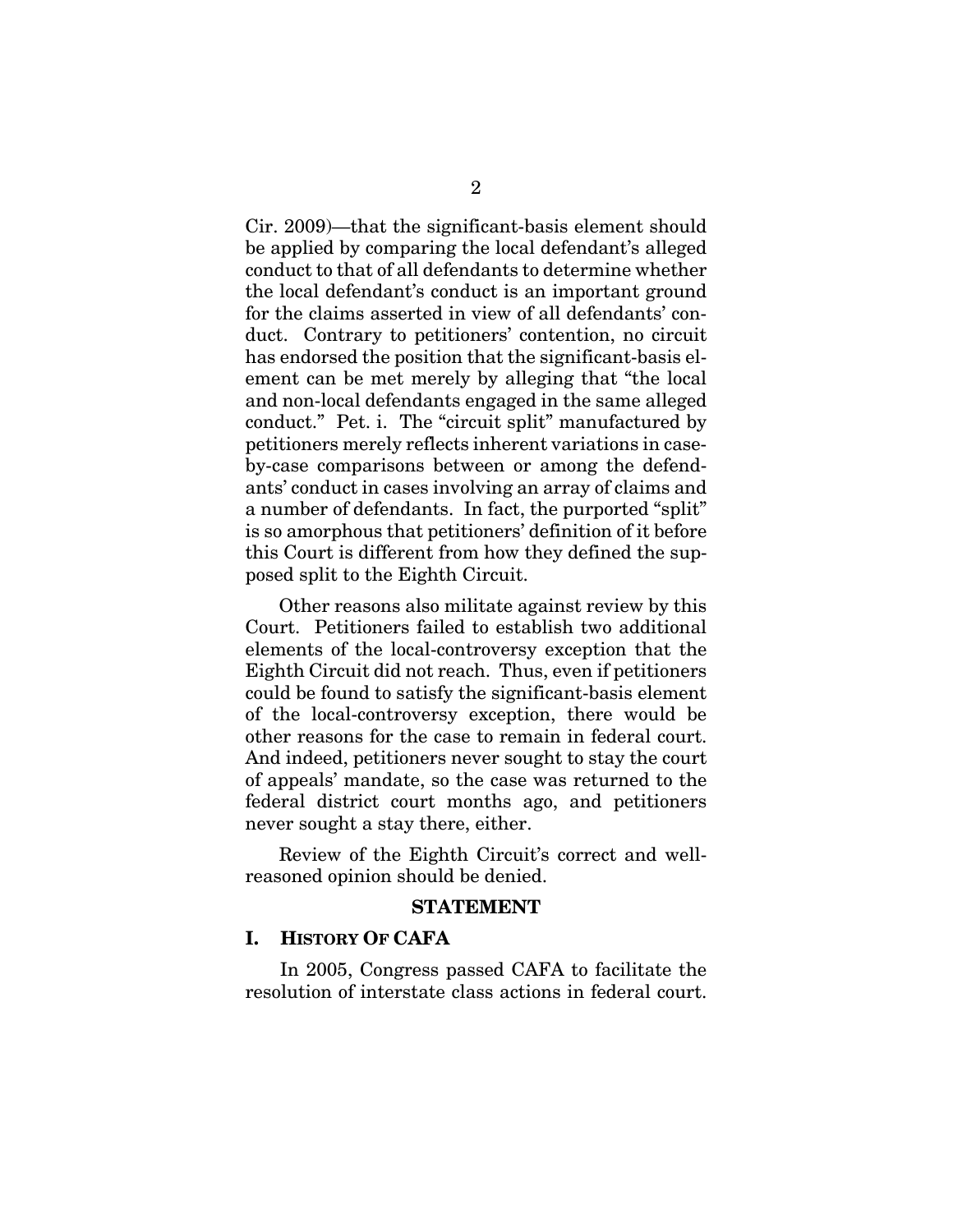*See Standard Fire Ins. Co. v. Knowles*, 133 S. Ct. 1345, 1350 (2013); *Dart Cherokee Basin Operating Co. v. Owens*, 135 S. Ct. 547, 554 (2014) (CAFA's "provisions should be read broadly, with a strong preference that interstate class actions should be heard in a federal court if properly removed by any defendant") (quoting S. Rep. No. 109-14, at 43 (2005)). CAFA was drafted to expand federal jurisdiction over class actions by creating subject-matter jurisdiction based on, *inter alia*, minimal diversity of the parties. 28 U.S.C. §§ 1332(d)(2), 1453. As this Court has explained, "no antiremoval presumption attends cases invoking CAFA, which Congress enacted to facilitate adjudication of certain class actions in federal court." *Dart*, 135 S. Ct. at 554.

Congress included an exception in CAFA requiring a federal district court to abstain from jurisdiction over "a truly local controversy—a controversy that uniquely affects a particular locality to the exclusion of all others." S. Rep. No. 109-14, at 39. The localcontroversy exception "is a narrow exception that was carefully drafted to ensure that it does not become a jurisdictional loophole." *Westerfeld v. Indep. Processing, LLC*, 621 F.3d 819, 822 (8th Cir. 2010) (quoting S. Rep. No. 109-14, at 39). To abstain from exercising jurisdiction under this exception, a federal court must find that all conjunctive elements of the exception apply to the unique facts of the case. 28 U.S.C. §  $1332(d)(4)(A)(i)$ . Most pertinent here, the exception requires that there be at least one defendant "from whom significant relief is sought by all members of the plaintiff class," "whose alleged conduct forms a significant basis for the claims asserted by the proposed plaintiff class," and who "is" a citizen of the state in which the class action was originally filed. *Id*.  $§ 1332(d)(4)(A)(i)(II).$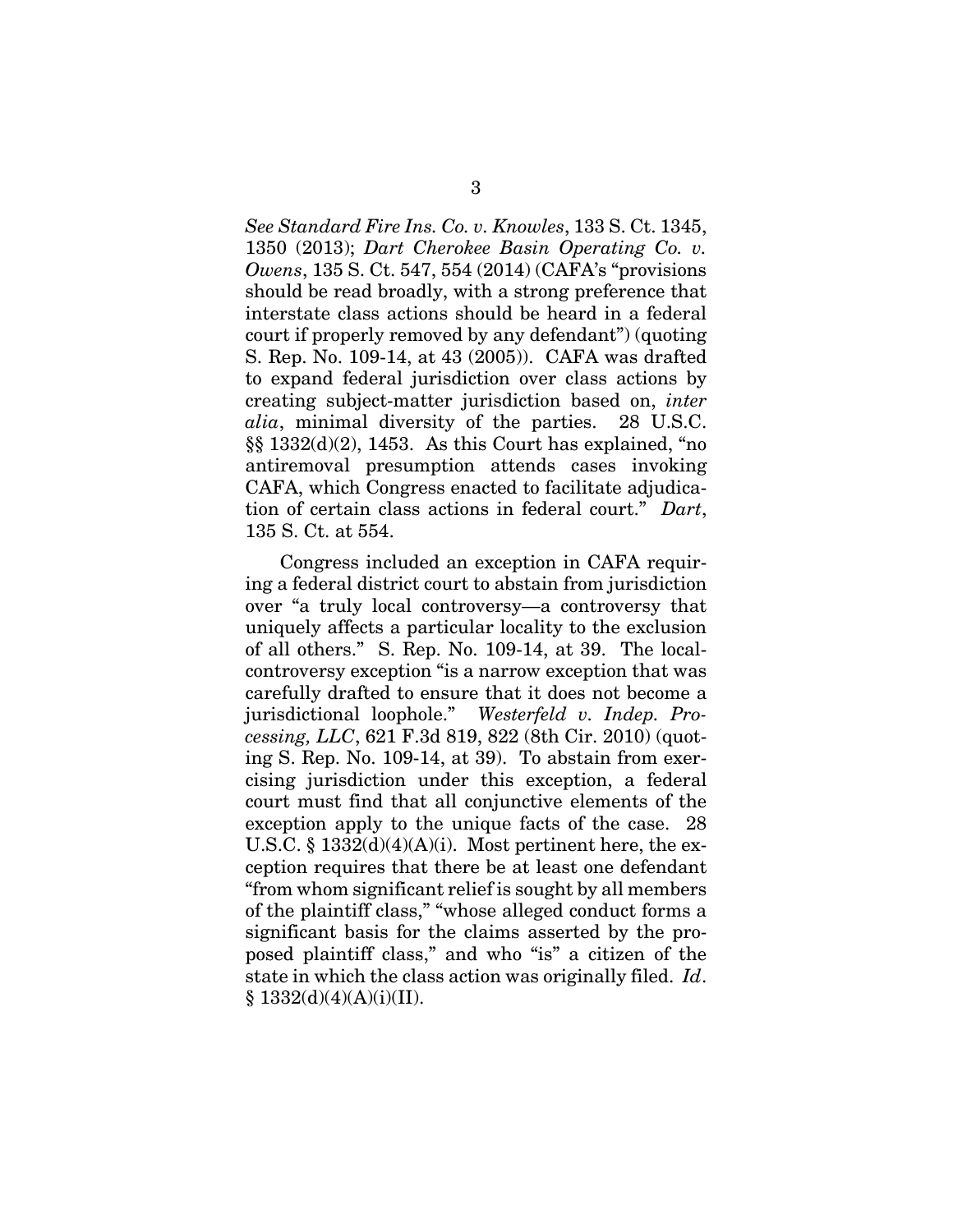There is no such local defendant here.

#### **II. HISTORY OF THE CASE**

#### **A. Factual Background**

This case arises out of the generation of radioactive materials by federal government contractors in St. Louis, Missouri as part of the Manhattan Project, the disposal of some of those materials at the West Lake Landfill ("West Lake") in Bridgeton, Missouri, and the ownership and operation of that landfill by the predecessors to a Delaware limited liability company. Pet. App. 2a-3a. As part of federal government efforts to dispose of Manhattan Project wastes, radiologically impacted materials were sold to private entities, including eventually the private entity that disposed of the materials at West Lake. *Id.* at 2a. West Lake is now a National Priorities List federal Superfund site governed by the United States Environmental Protection Agency. *Id.*

#### **B. Petitioners' Complaint**

Petitioners seek to represent a putative class of property owners and current or past residents of St. Louis County, Missouri, alleging that, over the span of decades, radioactive materials were released to the environment in and around West Lake. Pet. App. 3a. Petitioners' First Amended Class Action Petition ("Complaint") asserts causes of action for trespass, permanent nuisance, temporary nuisance, negligence per se, strict liability, and civil conspiracy, as well as for injunctive relief and punitive damages. *Id.*

Petitioners brought this lawsuit in Missouri state court against respondents: Republic Services, Inc. ("Republic"), Bridgeton Landfill, LLC ("Bridgeton"), and Allied Services, LLC ("Allied"), who are all out-ofstate defendants; and Rock Road Industries, Inc.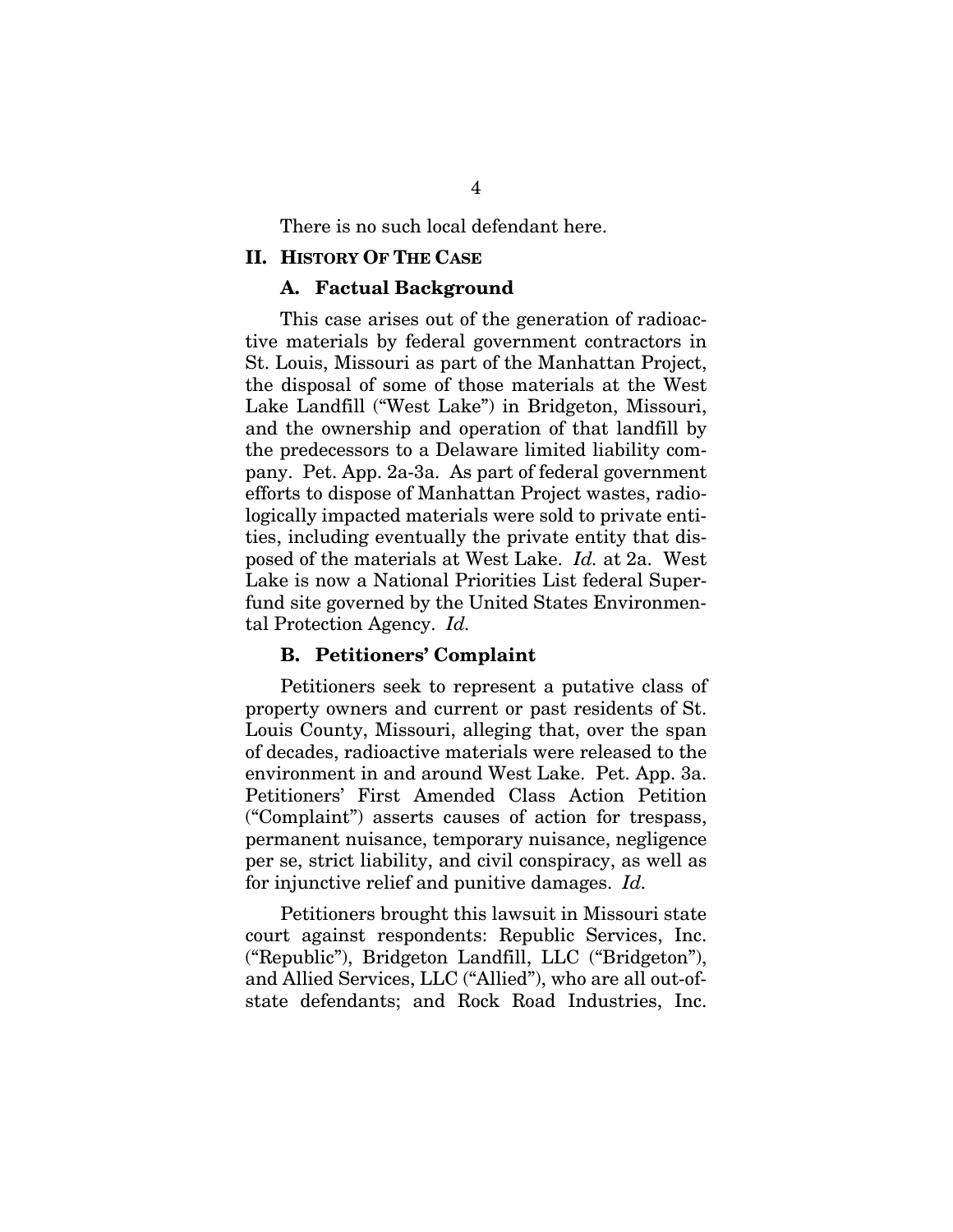("Rock Road"), a former affiliate no longer in existence, and the only alleged Missouri-citizen defendant when the Complaint was filed. *Id.*

Petitioners' Complaint divides respondents into two groups, namely the owners and operators of the landfill. Petitioners' Complaint puts Rock Road in the owner category, but merely alleges that Rock Road "owned or owns the West Lake Landfill." *Id.* at 12a. By contrast, in the same paragraph, petitioners allege that non-local defendant Republic "owns, oversees, and directs the environmental decisions and conduct" of the other three defendants, including Rock Road, and "operates the . . . West Lake Landfill[ ]." *Id.* (alterations in original). The Complaint's remaining paragraphs fail to distinguish in any meaningful way the alleged conduct of Rock Road from the alleged conduct of non-local defendants Republic, Allied, and Bridgeton. *Id.* at 13a. Without differentiating among the four respondents, petitioners allege that each respondent "maintained daily operational and managerial control over the management and environmental decisions" for the site, and that these decisions "gave rise to the violations of law and damage to property alleged in this [Complaint]." *Id.*

#### **C. Federal District Court**

With the consent of the other respondents, Bridgeton removed petitioners' Complaint to the U.S. District Court for the Eastern District of Missouri under CAFA by demonstrating minimal diversity, at least 100 members in the proposed class, and more than \$5 million in controversy. Pet. App. 3a. Petitioners did not dispute CAFA jurisdiction, but nevertheless moved for remand based on, *inter alia*, the local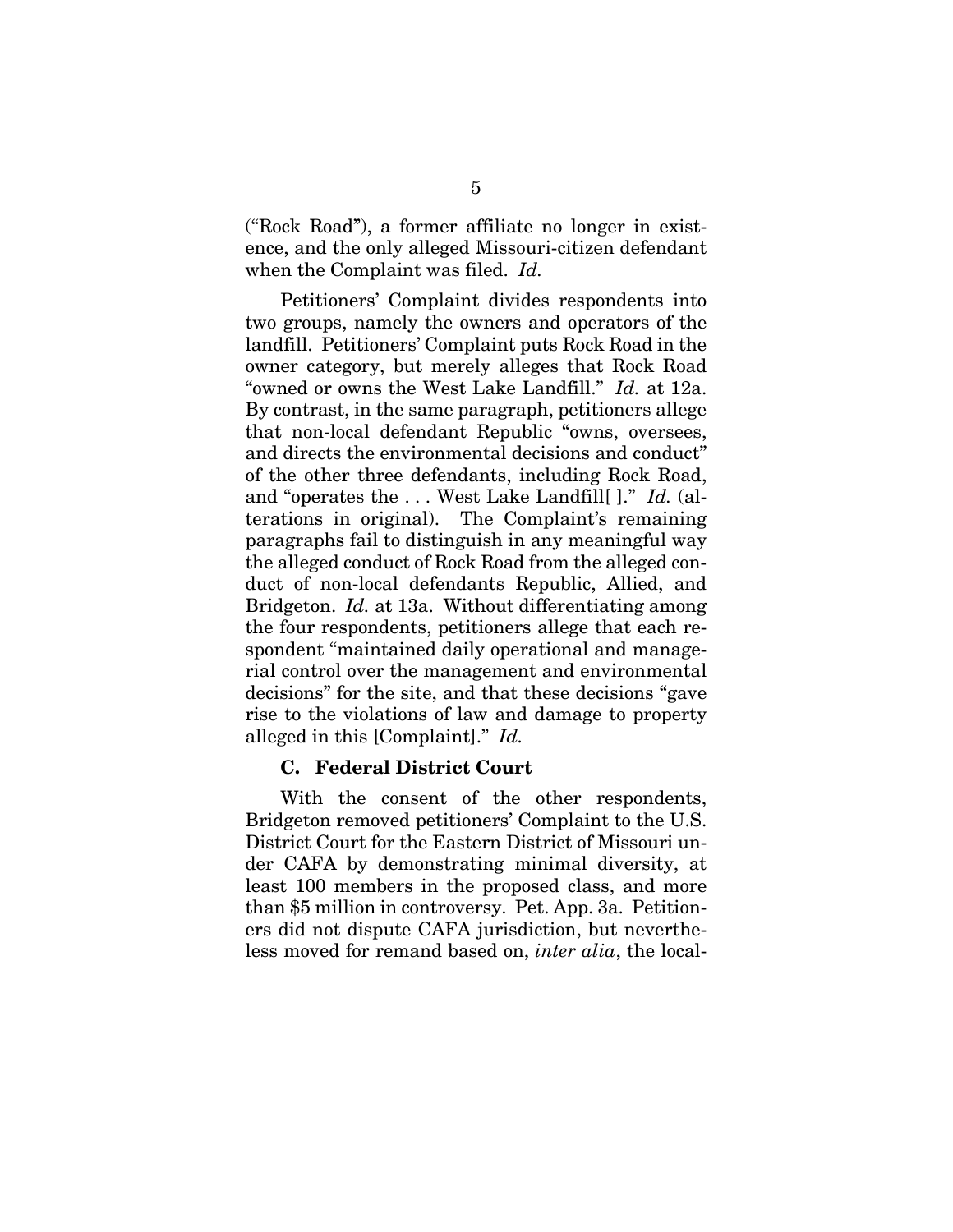controversy exception. *Id.* at 3a-4a. Respondents opposed the motion, detailing why the local-controversy exception did not apply. *Id.* at 8a.

The district court found that it had CAFA jurisdiction, but remanded the case to state court after determining that CAFA's local-controversy exception required it to abstain from exercising its jurisdiction. *Id.* at 44a. The district court found that the local-controversy exception applied because petitioners met each of the elements pertaining to the local defendant: (i) Rock Road's alleged conduct formed a significant basis for petitioners' claims; (ii) petitioners sought significant relief from Rock Road; and (iii) Rock Road was a "local" defendant based on its status as a Missouri citizen when the Complaint was originally filed. *Id.* at 46a-48a.

#### **D. Eighth Circuit Appeal**

On appeal to the U.S. Court of Appeals for the Eighth Circuit, respondents challenged the district court's application of the local-controversy exception, arguing that petitioners failed to meet each element of the exception pertaining to the local defendant under 28 U.S.C. § 1332 $(d)(4)(A)(i)(II)$ : the significant-relief element (subpart (aa)); the significant-basis element (subpart (bb)); and the local-defendant element (subpart (cc)). Pet. App. 8a.

In addition to challenging the district court's conclusion that respondents had satisfied the significantbasis element, respondents argued that the district court erred in remanding because petitioners failed to meet their burden of establishing the significant-relief element of the local-controversy exception where the district court did not compare the relief sought from the alleged local defendant with the relief sought from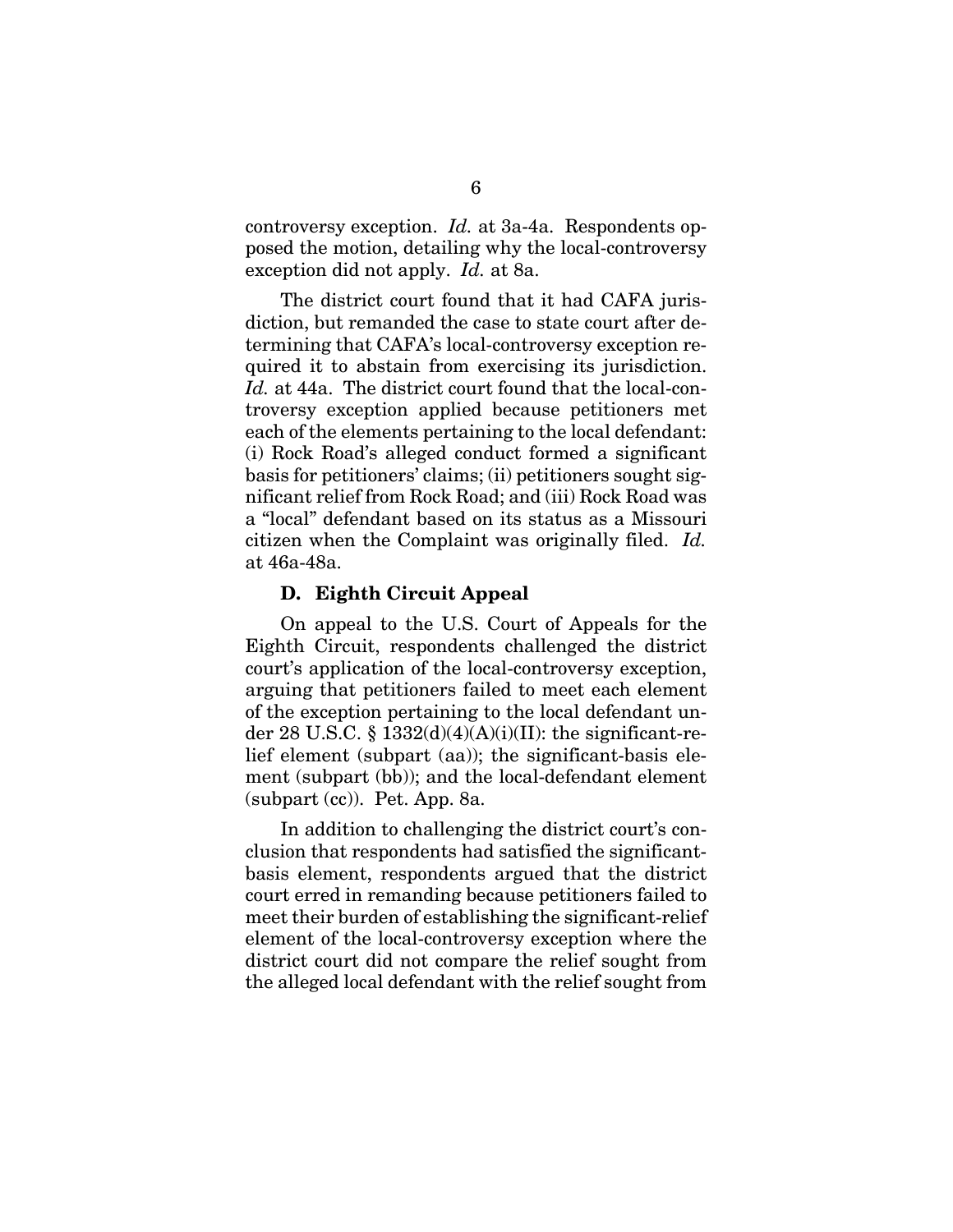the non-local defendants. *Id.* Respondents also argued that the district court erred when it concluded that Rock Road was a local defendant because Rock Road did not exist and thus was not a citizen of Missouri when the local-controversy exception was invoked. *Id.*

The Eighth Circuit reversed and remanded, agreeing with respondents that petitioners failed to carry their burden to show that the conduct of Rock Road—the only possible "local defendant"— "forms a significant basis for the claims asserted" in petitioners' Complaint. *Id.* In deciding whether the significant-basis element was met, the Eighth Circuit substantively analyzed Rock Road's alleged conduct as compared to the alleged conduct of other defendants, which all other circuits to consider the issue have deemed necessary to evaluate the significant-basis element. *Id.* at 12a-14a.

The Eighth Circuit reasoned that there was no local defendant whose conduct formed a significant basis for petitioners' claims because, with rare exception, petitioners "simply alleged that 'Defendants' engaged in conduct causing" petitioners' injuries "without identifying specific acts of each defendant or otherwise parsing out in any meaningful way [Rock Road's] particular, injury-causing conduct." *Id.* at 9a. Where there were exceptions, and petitioners did differentiate the conduct of Rock Road and the other defendants, those allegations failed to show that Rock Road's conduct was an important ground for the asserted claims in view of the alleged conduct of all defendants. *Id.* at 13a. For example, the court explained that, "[i]f anything, the allegation that Republic Services 'owns, oversees, and directs the environmental decisions and conduct' of Rock Road Industries as well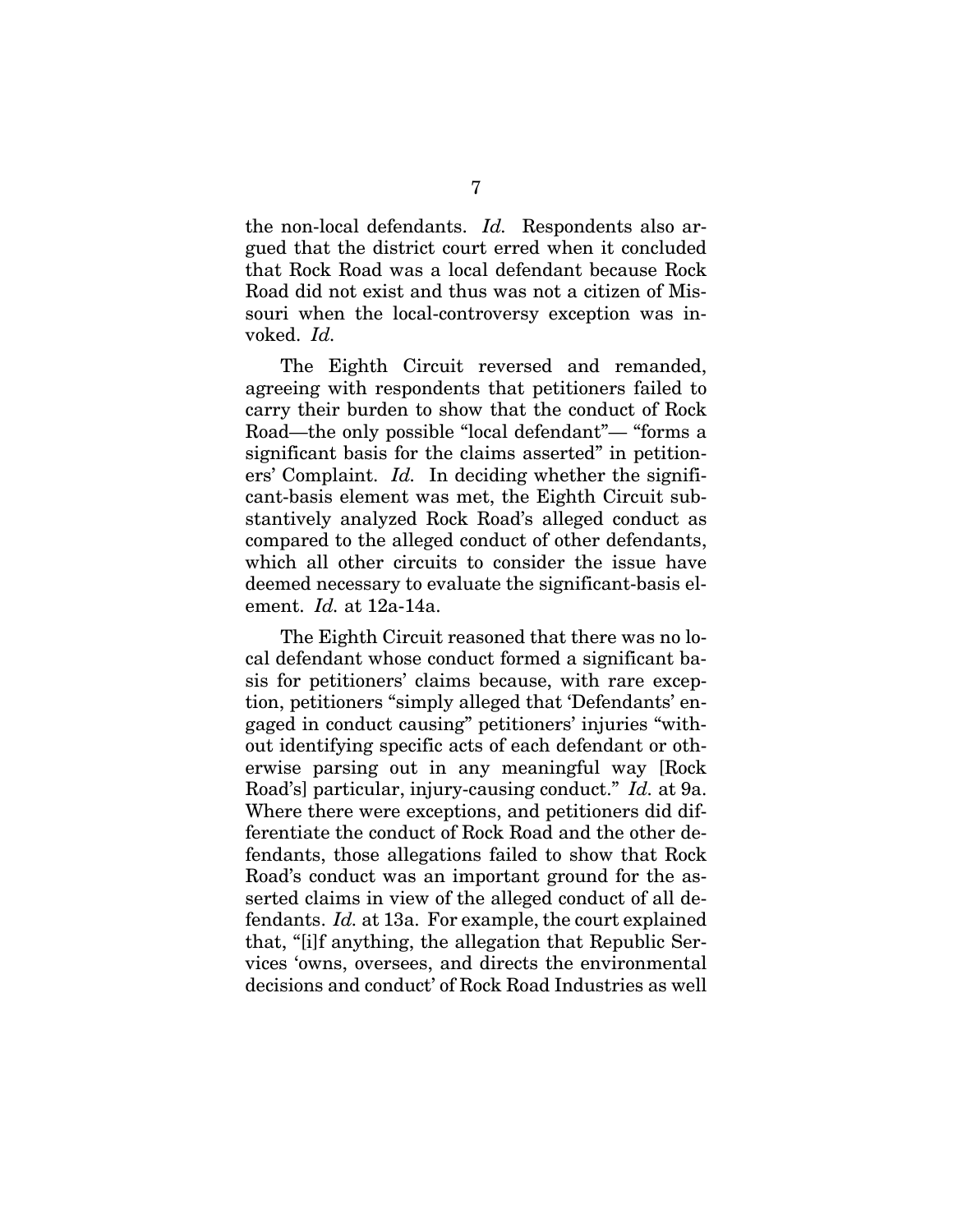as the other two defendants suggests the opposite." *Id.* at 12a-13a. Similarly, "[t]o the extent the[ ] parallel allegations differ" with respect to defendants' operational and managerial control over West Lake, "they do so because [petitioners] alleged *more* about the other defendants' conduct than they do about Rock Road Industries' conduct." *Id.* at 13a (emphasis added). Therefore, the court concluded, the allegations distinguishing conduct among defendants "undermine rather than support the conclusion that Rock Road Industries' conduct 'forms a significant basis for [petitioners'] claim[s].'" *Id.* at 13a-14a (second alteration in original).1

Because the Eighth Circuit's conclusion that petitioners have failed to meet the significant-basis element sufficed to reverse, it did not address whether petitioners had established that they sought significant relief from Rock Road (subpart aa of the localcontroversy exception) or that the now-nonexistent Rock Road "is" a Missouri citizen for purposes of the local-controversy exception (subpart cc). *Id.* at 8a n.2.

Judge Stras concurred in the judgment, reasoning that a simpler route would be to hold that, for purposes of the local-controversy exception, the citizenship of a defendant is decided at the time of removal, rather than the filing of the complaint, and that there

l

 $<sup>1</sup>$  The Eighth Circuit also held that, even if the court were to</sup> consider extrinsic evidence offered by petitioners, that evidence would not meet their burden to satisfy the significant-basis element. Pet. App. 15a. Petitioners do not raise before this Court any issue regarding whether extrinsic evidence can be considered to satisfy a party's burden to show that the local-controversy exception applies, and thus the issue is not before the Court on this petition.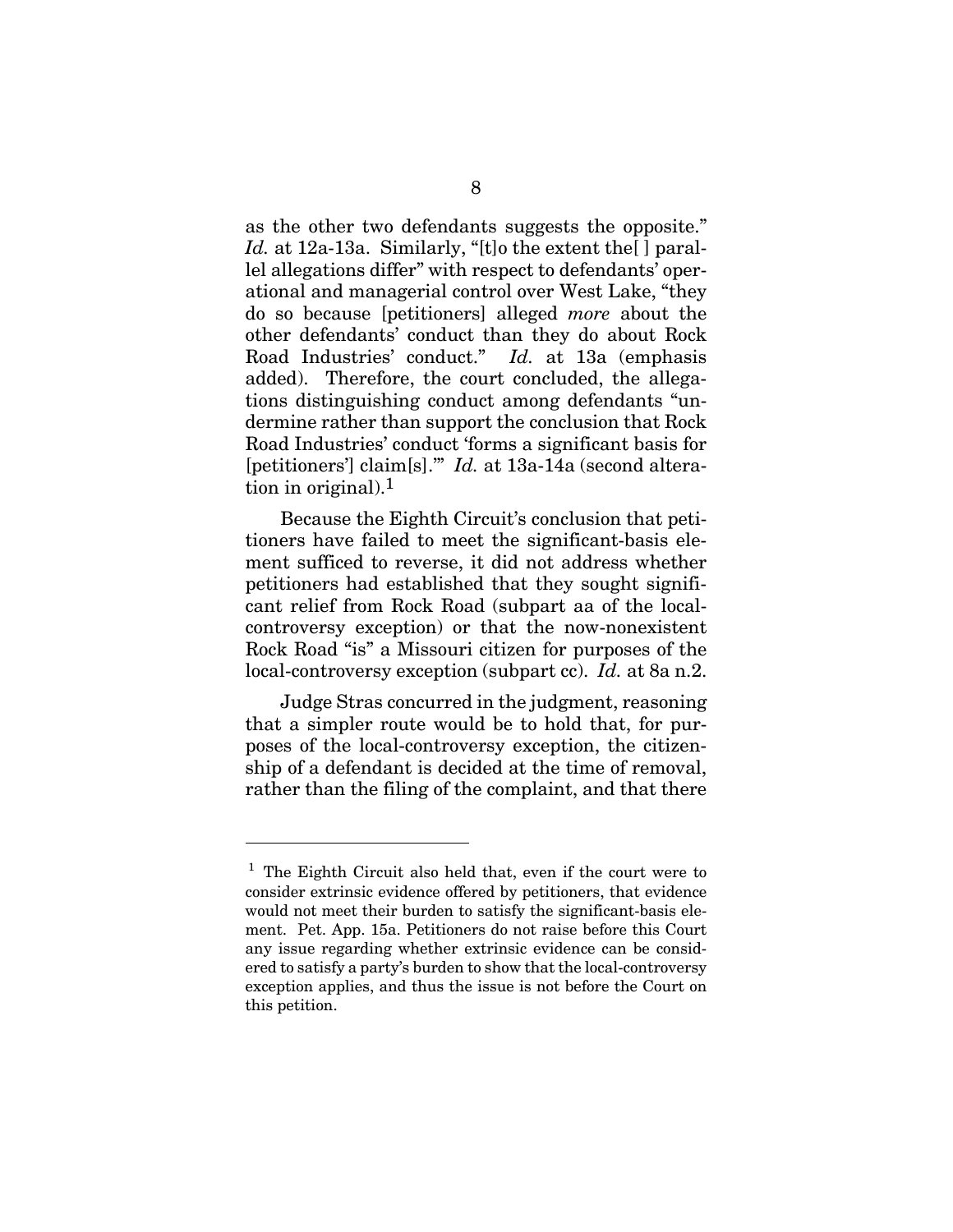was no local defendant because Rock Road did not exist at the time of removal. *Id.* at 18a-19a.

Petitioners filed a petition for rehearing or rehearing *en banc* based on, among other grounds, an alleged circuit split between a "broad" interpretation of the significant-basis element (ostensibly adopted by the Sixth and Ninth Circuits) on the one hand, and a "narrow" standard (supposedly adopted by the Eighth, Fifth, Tenth, and Third Circuits) on the other. Petition for Rehearing *En Banc* (No. 19-2072) ("Rehearing Petition") at 2. The Eighth Circuit denied the petition without comment. Pet. App. 51a.

#### **E. Remand To Federal District Court**

Petitioners did not request that the Eighth Circuit stay the mandate, and the court of appeals therefore remanded the case to the federal district court, where it is being litigated today. Since remand to the district court, an order for a Rule 16 conference has been entered, and respondents have filed a thirdparty complaint.

#### **REASONS FOR DENYING THE PETITION**

The Court should deny the petition because the question presented as framed by petitioners is not squarely presented in this case, the supposed circuit split divined by petitioners does not actually exist, and additional prudential considerations militate against review.

#### **I. THE QUESTION PRESENTED BY PETITIONERS IS NOT SQUARELY PRESENTED ON THIS RECORD.**

The question presented by petitioners—whether the significant-basis element of the local-controversy exception "can be satisfied where the local and non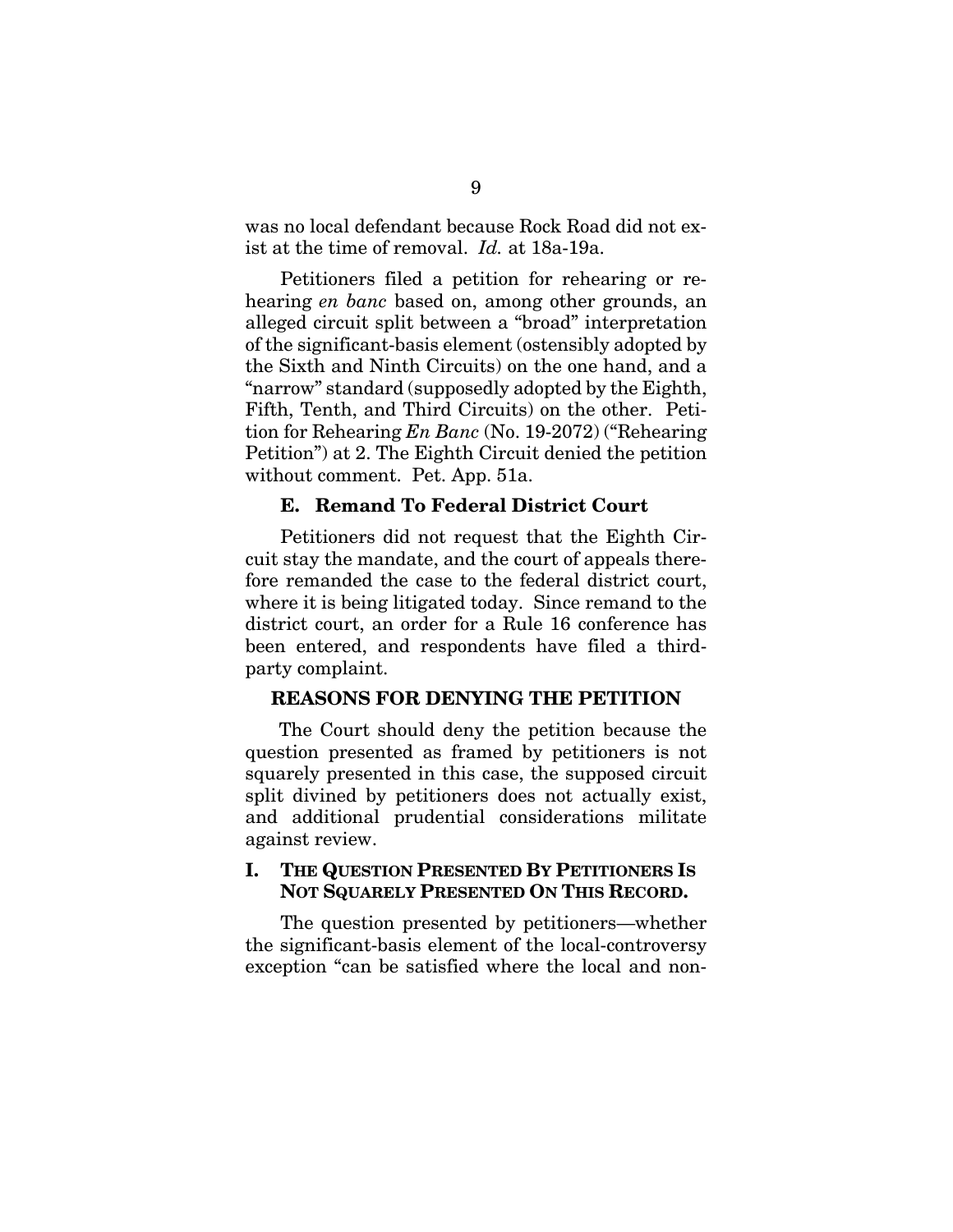local defendants engaged in *the same* alleged conduct," Pet. i (emphasis added)—is not squarely presented in this case because, as the Eighth Circuit recognized, the Complaint *does* include allegations that are specific to Rock Road, the alleged local defendant, and that illuminate the relationship among the various defendants. Put another way, the Complaint does not allege "the same" conduct for all defendants. And those allegations that differ among the defendants directly refute the proposition that Rock Road's alleged conduct forms a significant basis for petitioners' claims.

For example, the Complaint alleges that "Republic Services 'owns, oversees, and directs the environmental decisions and conduct' of" Rock Road, which, as the Eighth Circuit explained, would suggest that Rock Road's conduct is *not* a significant basis for petitioners' claims. Pet. App. 12a-13a. As the Eighth Circuit summarized, "any 'substantive distinctions' revealed by the[ ] allegations undermine rather than support the conclusion that Rock Road Industries' conduct 'forms a significant basis for'" petitioners' claims. *Id.* at 13a-14a. Notably, petitioners studiously avoid mentioning these allegations of their Complaint and these aspects of the Eighth Circuit's opinion in their petition.

Thus, to the extent that the Court would want a good vehicle to decide whether the significant-basis element can be met where all of the defendants "engaged in the same alleged conduct," this case is not it.

#### **II. THERE IS NO CIRCUIT SPLIT ON THE QUESTION PRESENTED.**

The petition presents no circuit split warranting review by this Court. To the contrary, the circuits are in broad general agreement on many aspects of CAFA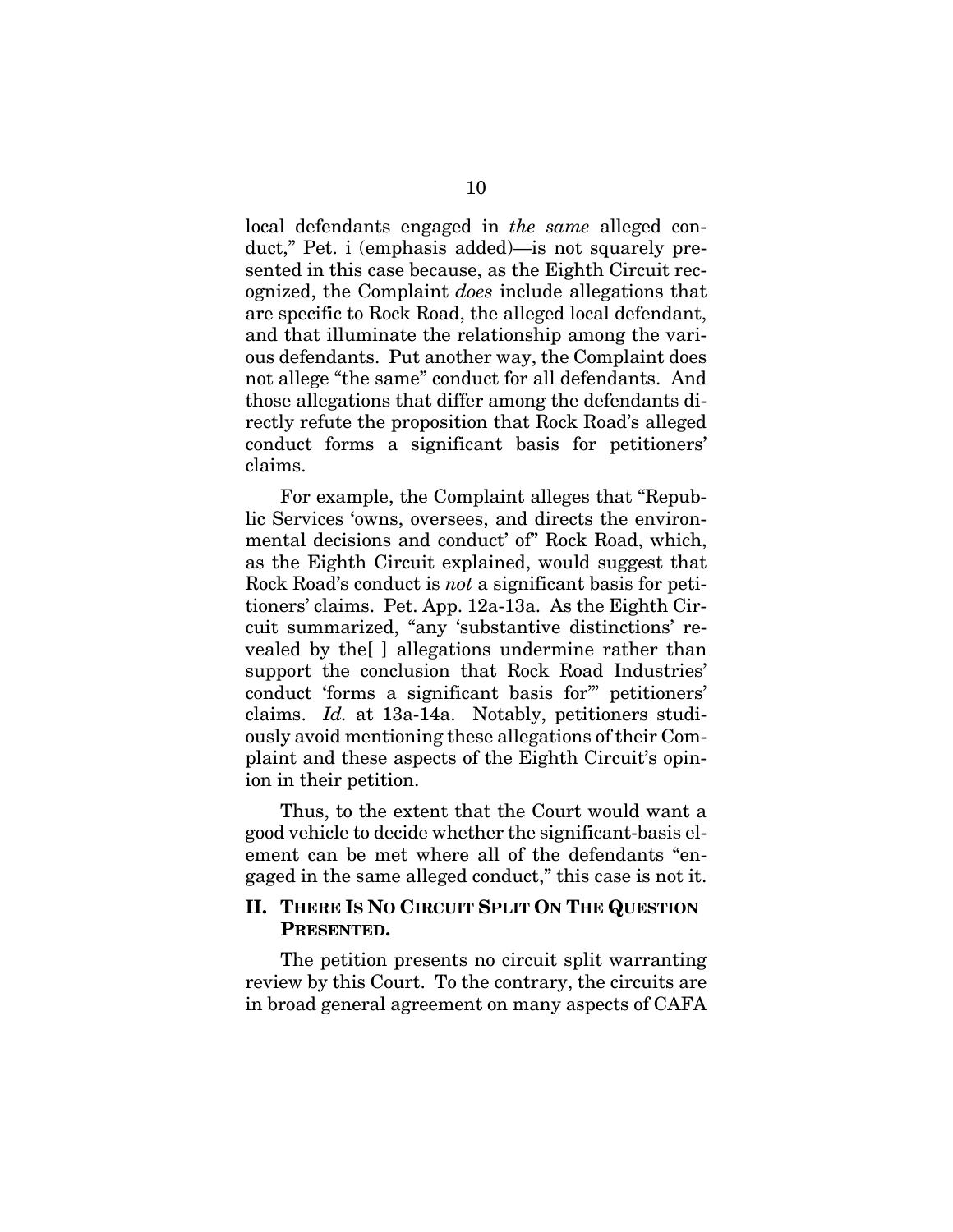jurisdiction and the local-controversy exception, as well as the standard for evaluating whether a local defendant is one "whose alleged conduct forms a significant basis for the claims asserted by the proposed plaintiff class." 28 U.S.C.  $\S$  1332(d)(4)(A)(i)(II)(bb). The illusory nature of the alleged circuit split is laid bare by the fact that petitioners' own definition of the supposed split has shifted over time. And, as demonstrated by a review of the pertinent circuit-level decisions, any supposed split merely reflects case-specific variations in application of the comparative analysis used by all circuits under the significant-basis element of the local-controversy exception. Indeed, no circuit court has explicitly adopted petitioners' proposed rule of law that the significant-basis element "can be satisfied where the local and non-local defendants engaged in the same alleged conduct," Pet. i, and, in light of the substantial, thoroughly reasoned authority to the contrary, there is no reason to think that any circuit would endorse that proposed rule in the future.

## **A. The Circuits Are In Broad Agreement On CAFA Jurisdiction And The Local-Controversy Exception.**

The circuits uniformly recognize that CAFA was intended to expand federal jurisdiction over class actions by creating subject-matter jurisdiction based on minimal diversity of the parties. *See*, *e.g.*, *Woods v. Standard Ins. Co.*, 771 F.3d 1257, 1262 (10th Cir. 2014) ("In enacting CAFA, Congress intended to 'expand substantially federal court jurisdiction over class actions.' . . . Thus, 'its provisions should be read broadly, with a strong preference that interstate class actions should be heard in federal court if properly removed by any defendant.'") (quoting S. Rep. No. 109-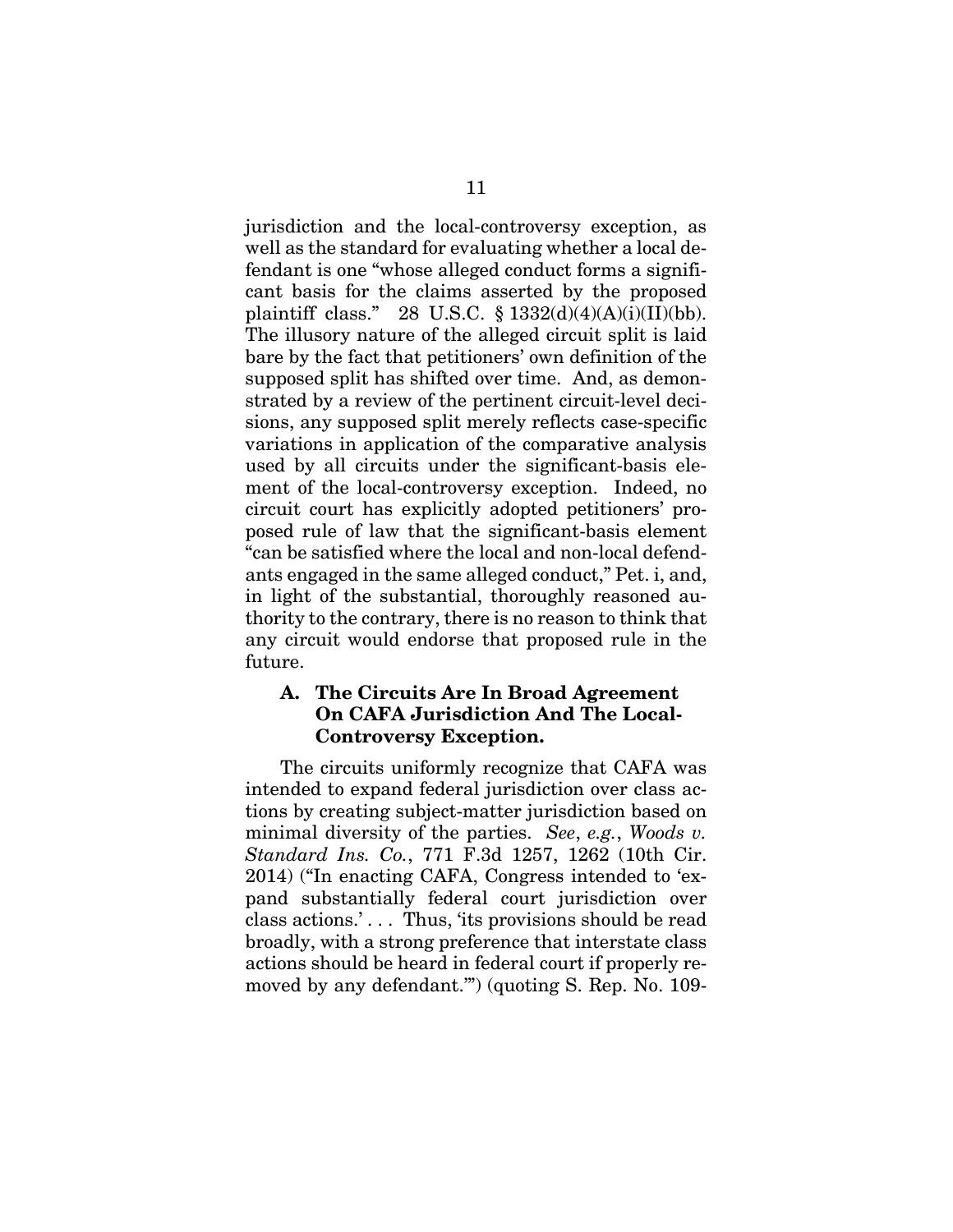14, at 43 (2005)); *Atwood v. Peterson*, 936 F.3d 835, 839 (8th Cir. 2019) ("Congress enacted CAFA in 2005 to curb perceived abuses of the class action device by providing for federal court consideration of interstate cases of national importance.") (alteration and internal quotation marks omitted); *Kaufman v. Allstate N.J. Ins. Co.*, 561 F.3d 144, 149 (3d Cir. 2009).

The circuits also agree that the local-controversy exception to CAFA jurisdiction is an abstention doctrine rather than a jurisdictional rule; accordingly, the party seeking remand bears the burden to establish that the exception applies. *See*, *e.g.*, *Evans v. Walter Indus., Inc.*, 449 F.3d 1159, 1164 (11th Cir. 2006) ("[W]hen a party seeks to avail itself of an express statutory exception to federal jurisdiction granted under CAFA, . . . the party seeking remand bears the burden of proof with regard to that exception."); *Hart v. FedEx Ground Package Sys. Inc.*, 457 F.3d 675, 676 (7th Cir. 2006); *Frazier v. Pioneer Ams. LLC*, 455 F.3d 542, 546 (5th Cir. 2006); *Kaufman*, 561 F.3d at 153; *In re Hannaford Bros. Co. Customer Data Sec. Breach Litig.*, 564 F.3d 75, 78 (1st Cir. 2009); *Westerfeld*, 621 F.3d at 822; *Woods*, 771 F.3d at 1262; *Mason v. Lockwood, Andrews & Newnam, P.C.*, 842 F.3d 383, 389 (6th Cir. 2016); *Brinkley v. Monterey Fin. Servs., Inc.*, 873 F.3d 1118, 1121 (9th Cir. 2017); *Bartels ex rel. Bartels v. Saber Healthcare Grp., LLC*, 880 F.3d 668, 681 (4th Cir. 2018).

And there is broad agreement that the local-controversy exception is a narrow and non-jurisdictional exception to CAFA's grant of federal subject-matter jurisdiction that should be narrowly construed, with any doubts about its applicability resolved against remand to state court. *See*, *e.g.*, *Evans*, 449 F.3d at 1163-64 (The local-controversy provision is a "narrow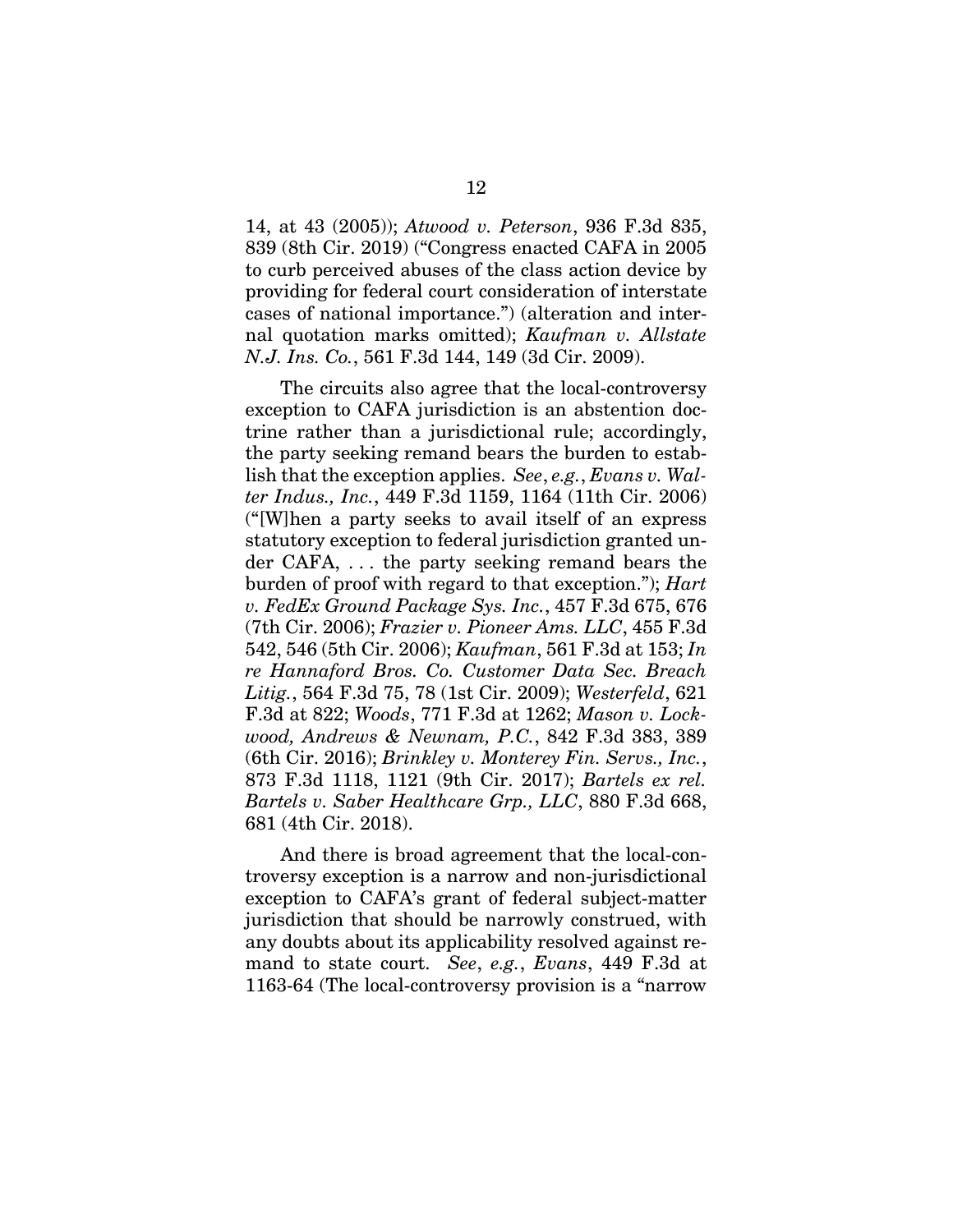exception that was carefully drafted to ensure that it does not become a jurisdictional loophole," and "all doubts [are] resolved 'in favor of exercising jurisdiction over the case.'") (quoting S. Rep. No. 109-14, at 39, 42); *Serrano v. 180 Connect, Inc.*, 478 F.3d 1018, 1023 (9th Cir. 2007) (holding that CAFA exceptions are non-jurisdictional because they "*require* federal courts—although they *have* jurisdiction . . . to '*decline to exercise jurisdiction*'") (internal citation omitted); *Westerfeld*, 621 F.3d at 822 (recognizing the local-controversy exception is intended to be narrow); *Opelousas Gen. Hosp. Auth. v. FairPay Sols., Inc.*, 655 F.3d 358, 360 (5th Cir. 2011) (same); *Mason*, 842 F.3d at 392 (noting that because "the local controversy exception is not jurisdictional . . . a party asserting the exception does not encounter" presumptions against federal jurisdiction); *Scott v. Cricket Commc'ns, LLC*, 865 F.3d 189, 196 n.6 (4th Cir. 2017) (same, quoting *Mason*).

Finally, the circuits agree that, because the elements of the local-controversy exception are conjunctive, the proponent of remand must establish each and every element of the exception or the case must remain in federal court. *See*, *e.g.*, 28 U.S.C. § 1332(d)(4)(A); *Opelousas*, 655 F.3d at 361 (recognizing that failure to establish any element would require reversal of the district court's remand order); *Woods*, 771 F.3d at 1265 ("A federal district court must decline to exercise jurisdiction under CAFA if the plaintiffs can satisfy all three of [the local-controversy exception] requirements.").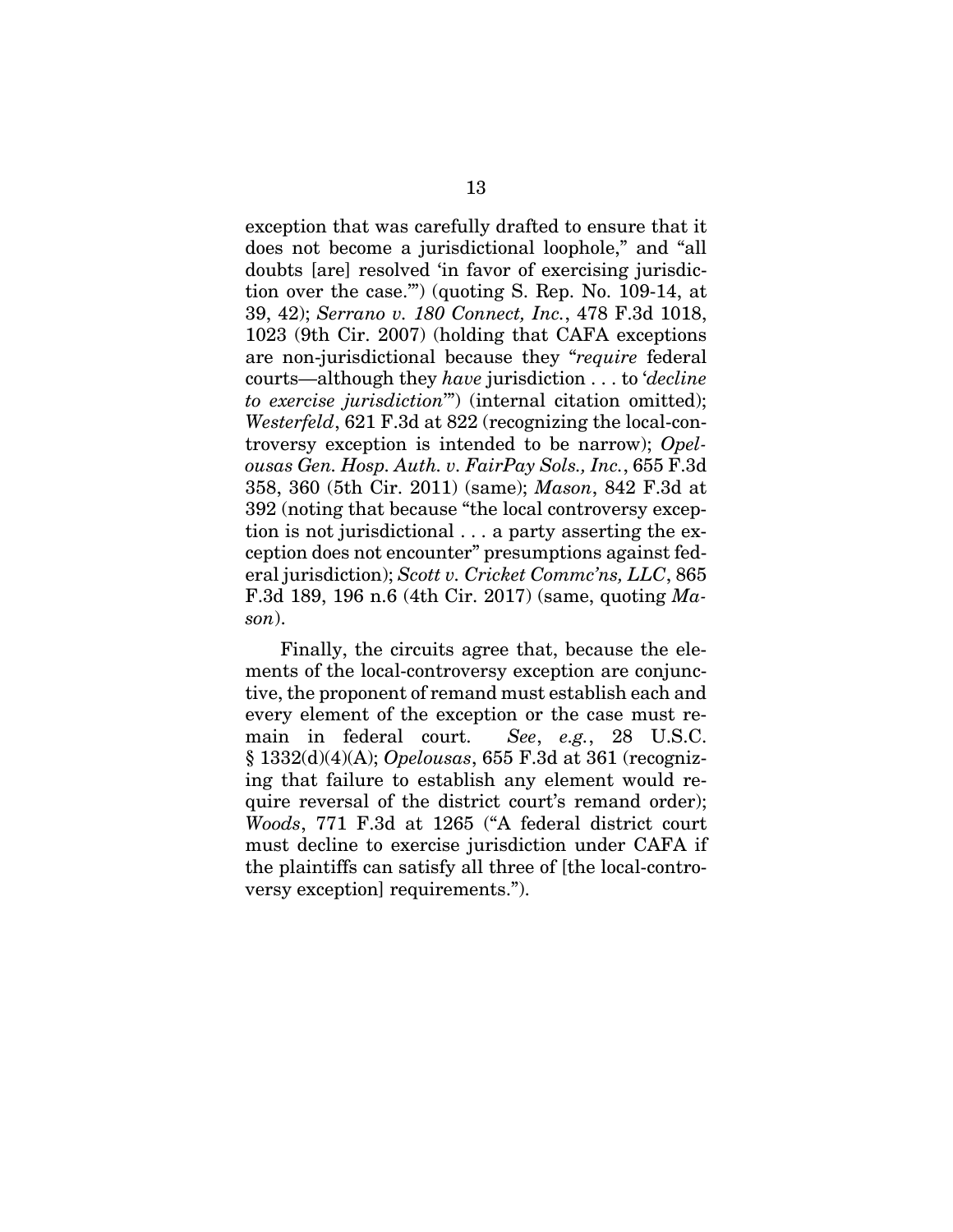## **B. The Circuits Agree On Applying A Comparative Approach To The Significant-Basis Element.**

The significant-basis element of the local-controversy exception requires that the proponent of remand show that a local defendant's "alleged conduct forms a significant basis for the claims asserted by the proposed plaintiff class." 28 U.S.C. § 1332(d)(4)(A)(i)(II)(bb). CAFA does not further define the meaning of "significant basis." The Third Circuit was the first to consider the question, and, based on its analysis of the statutory text, adopted a comparative approach:

> In relating the local defendant's alleged conduct to all the claims asserted in the action, the significant basis provision effectively calls for comparing the local defendant's alleged conduct to the alleged conduct of all the Defendants. . . . If the local defendant's alleged conduct is a significant part of the alleged conduct of all the Defendants, then the significant basis provision is satisfied. Whether this condition is met requires a substantive analysis comparing the local defendant's alleged conduct to the alleged conduct of all the Defendants.

*Kaufman*, 561 F.3d at 156.2

 $\overline{a}$ 

 <sup>2</sup> The Third Circuit suggested:

<sup>[</sup>T]he District Court could, on remand, inform its comparison of the local defendant's alleged conduct to the alleged conduct of all the Defendants by con- [Footnote continued on next page]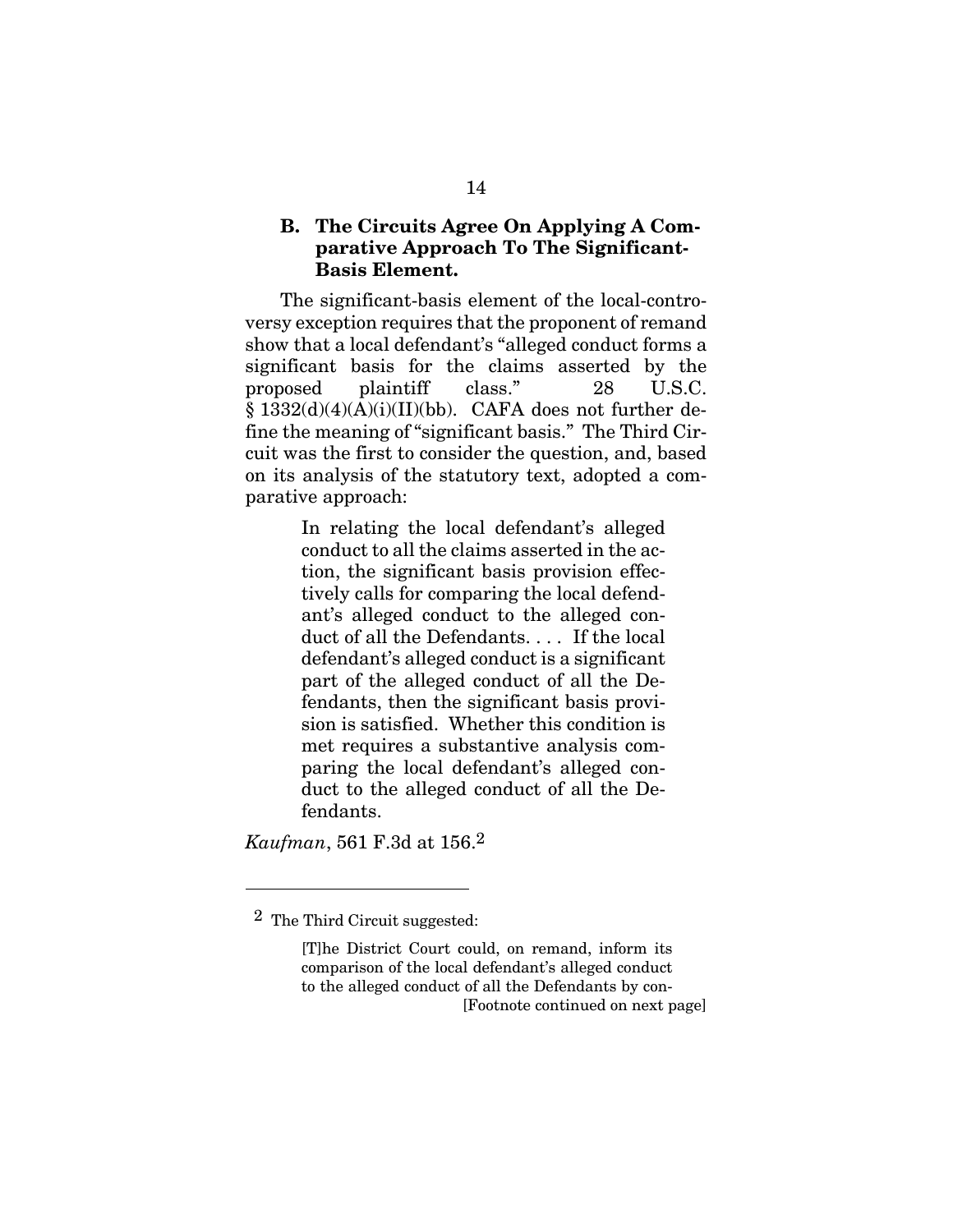In adopting this comparative approach, the Third Circuit rejected "the assumption that the local defendant's conduct is significant as long as it is 'more than trivial or of no importance.'" *Id.* at 157 (internal citation omitted). As the court explained:

> Whether the local defendant's alleged conduct is significant cannot be decided without comparing it to the alleged conduct of all the Defendants. The word "significant" is defined as "important, notable." *Oxford English Dictionary* (2d ed. 1989). The local defendant's alleged conduct must be an *important* ground for the asserted claims in view of the alleged conduct of all the Defendants.

#### *Id.* (emphasis in original).

No circuit has disagreed with this approach. Instead, every circuit to address the issue has adopted a comparative approach to the significant-basis element, and nearly every one of those circuits has expressly cited and followed *Kaufman*, including the Eighth Circuit in the decision below. *See* Pet. App. 9a;

561 F.3d at 157 n.13.

sidering such possible areas of inquiry as: 1) the relative importance of each of the claims to the action; 2) the nature of the claims and issues raised against the local defendant; 3) the nature of the claims and issues raised against all the Defendants; 4) the number of claims that rely on the local defendant's alleged conduct; 5) the number of claims asserted; 6) the identity of the Defendants; 7) whether the Defendants are related; 8) the number of members of the putative classes asserting claims that rely on the local defendant's alleged conduct; and 9) the approximate number of members in the putative classes.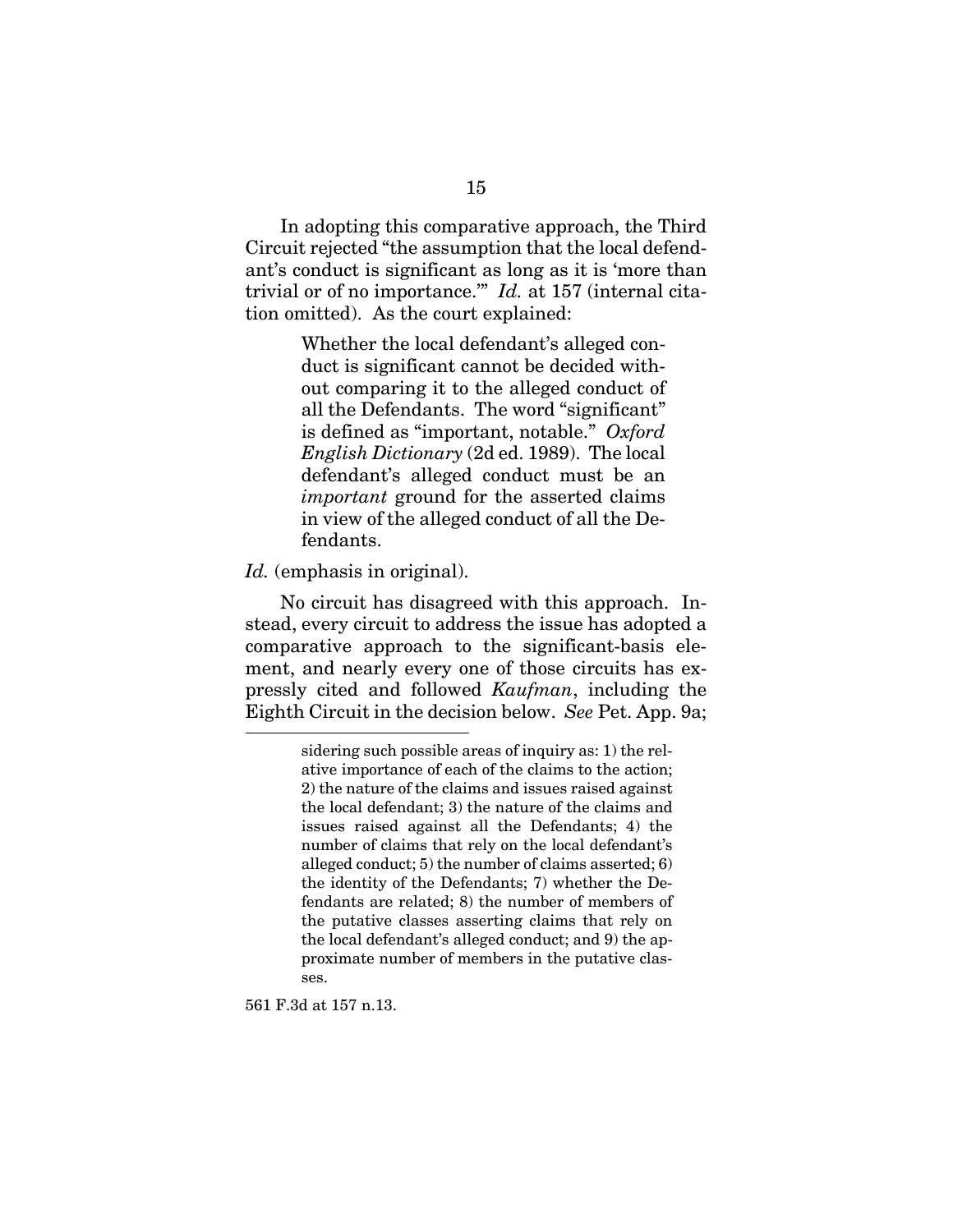*see also*, *e.g.*, *Westerfeld*, 621 F.3d at 825; *Opelousas*, 655 F.3d at 361; *Woods*, 771 F.3d at 1266; *Benko v. Quality Loan Serv. Corp.*, 789 F.3d 1111, 1118-19 (9th Cir. 2015); *Allen v. Boeing Co.*, 821 F.3d 1111, 1118 n.5 (9th Cir. 2016); *Mason*, 842 F.3d at 395-97; *Roppo v. Travelers Com. Ins. Co.*, 869 F.3d 568, 584 (7th Cir. 2017); *Walsh v. Defs., Inc.*, 894 F.3d 583, 592-93 (3d Cir. 2018); *Atwood*, 936 F.3d at 840.

#### **C. Petitioners' Amorphous And Shifting Circuit Split Is Illusory.**

In the face of this uniformity regarding the contours of the significant-basis element of CAFA's localcontroversy exception, petitioners manufacture a supposed circuit split as to whether the element "can be satisfied where the local and non-local defendants engaged in the same alleged conduct." Pet. i. But, as an examination of the relevant cases makes clear, *no* circuit court has endorsed the proposition that the same alleged conduct by the local and non-local defendants can be sufficient to satisfy the significant-basis element.

As an initial matter, the illusory nature of the supposed split is manifested by petitioners' shifting characterizations of the split and the circuits' alignment on that purportedly disputed issue. In the Rule 35(b) Statement of their Rehearing Petition, petitioners asserted that "[a] conflict exists between federal Circuits regarding the comparison of conduct between defendants to determine whether the acts of a local defendant form a 'significant basis' for the claims asserted by a proposed plaintiff class." Rehearing Petition at 2. Petitioners then cited cases from the Ninth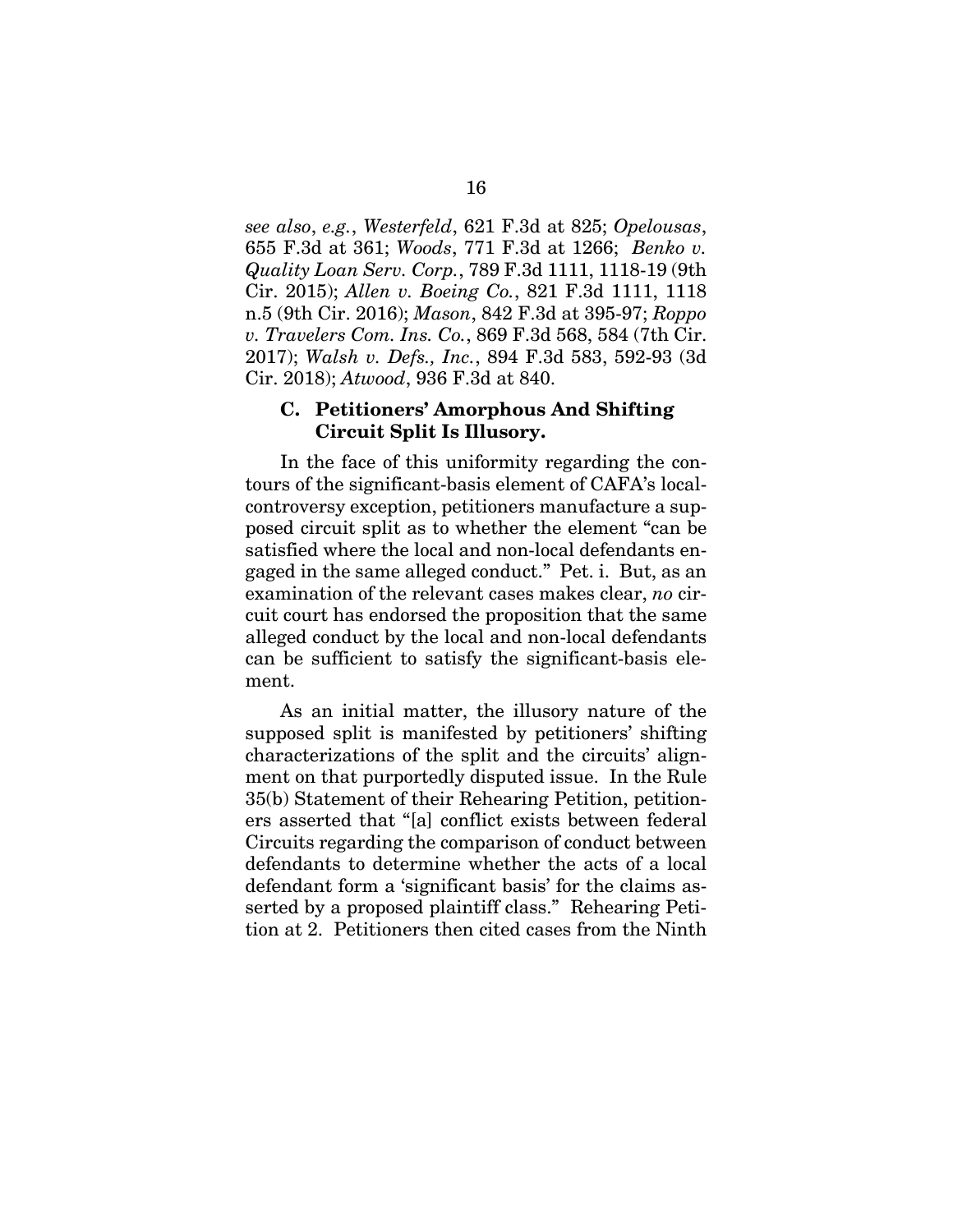and Sixth Circuits allegedly on one side of the split3 and cases from the Third, Fifth, Eighth, and Tenth Circuits on the other side.<sup>4</sup> Thus, petitioners suggested that the Eighth Circuit was in the majority of a 4-2 split. And petitioners' argument for rehearing linked the alleged circuit split directly to *Kaufman*: "The Eighth Circuit's 'narrow' application of the significant basis analysis utilized in the instant case is the progeny of the Third Circuit's opinion in *Kaufman* . . . ." *Id.* at 12.

Remarkably, before this Court, petitioners have now discerned a new constellation of circuits, with the Ninth Circuit's view now ascendant and in the majority of a 3-2 split in which the Sixth and Tenth Circuits join the Ninth Circuit on one side, and the Fifth and Eighth Circuits are the only circuits on the other side. *See* Pet. 14-15. *Kaufman* has gone into total eclipse and is nowhere mentioned or even cited in the petition.

As shown below, however, closer examination of the pertinent circuit decisions shows the alleged circuit split merely reflects the case-by-case comparative analysis contemplated by CAFA and *Kaufman*, and that no circuit has endorsed petitioners' view that the significant-basis element can be met where the local

 $\overline{a}$ 

 <sup>3</sup> *See Coleman v. Estes Express Lines, Inc.*, 631 F.3d 1010 (9th Cir. 2011); *Mason v. Lockwood, Andrews & Newnam, P.C.*, 842 F.3d 383 (6th Cir. 2016); *see also* Rehearing Petition at 9-11.

 <sup>4</sup> *See Kaufman v. Allstate N.J. Ins. Co.*, 561 F.3d 144 (3d Cir. 2009); *Westerfeld v. Indep. Processing, LLC*, 621 F.3d 819 (8th Cir. 2010); *Opelousas Gen. Hosp. Auth. v. FairPay Sols., Inc.*, 655 F.3d 358 (5th Cir. 2011); *Woods v. Standard Ins. Co.*, 771 F.3d 1257 (10th Cir. 2014); *see also* Rehearing Petition at 2, 12-13.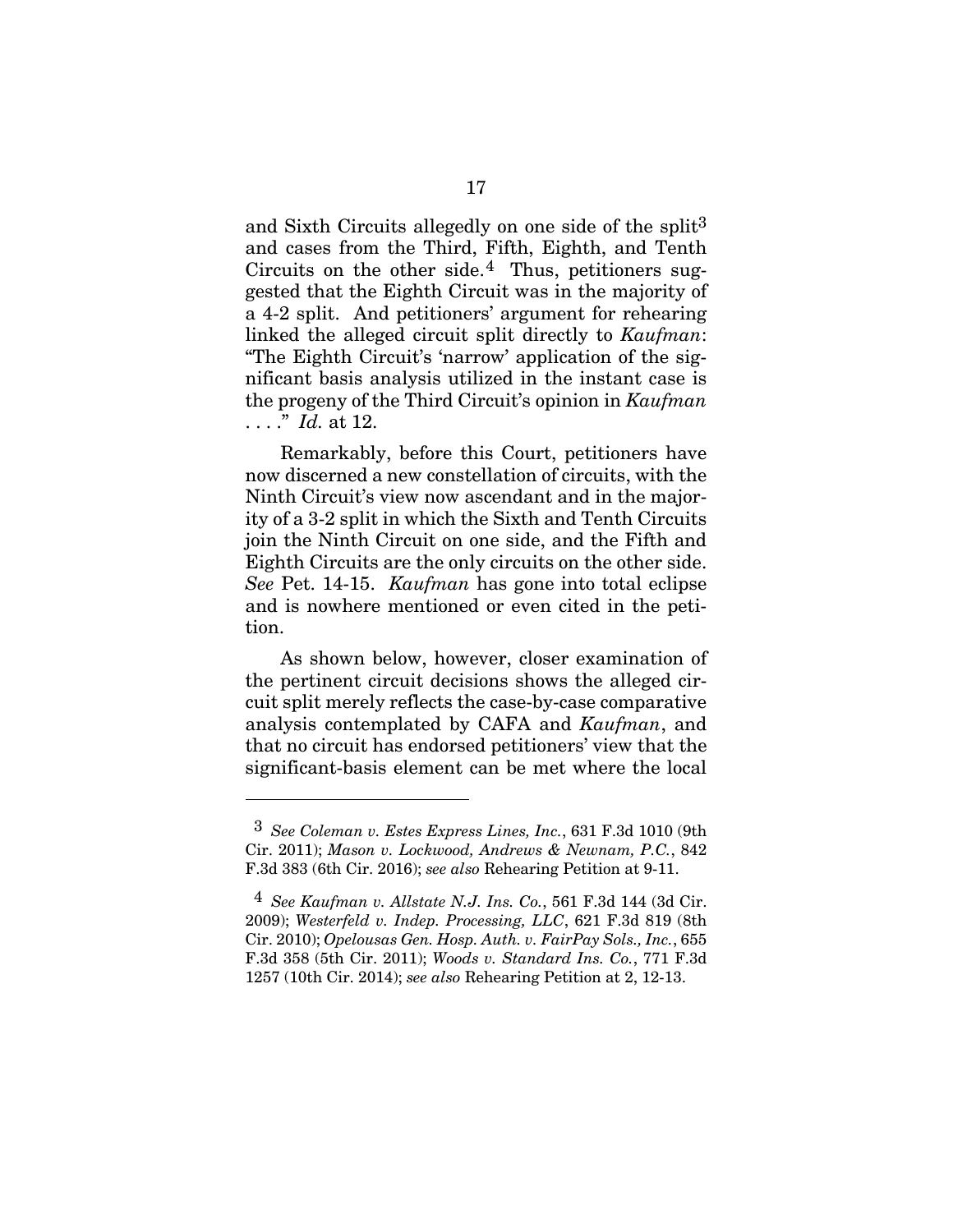and non-local defendants allegedly engaged in the same conduct.

*Coleman v. Estes Express Lines, Inc.***, 631 F.3d 1010 (9th Cir. 2011):** The Ninth Circuit framed the question presented in *Coleman* as "whether a federal district court is limited to the complaint in deciding whether two of the criteria for the local controversy exception are satisfied," namely the "significant relief" and "significant basis" elements. 631 F.3d at 1012-14. Nowhere in the opinion does the court address whether the significant-basis element "can be satisfied where the local and non-local defendants engaged in the same alleged conduct." Pet. i. The Ninth Circuit instead undertook a comprehensive analysis of whether extrinsic evidence is relevant to the significant-basis and significant-relief inquiries, and concluded that the statutory text "unambiguously directs the district court to look only to the complaint in deciding whether" those criteria are satisfied. *Coleman*, 631 F.3d at 1015. The court then applied its holding to the plaintiff's wage-and-hour complaint and concluded that it "sufficiently alleges conduct of [the local defendant] that forms a significant basis for the claims" because the "complaint alleges that [the local defendant] employed the putative class members during the relevant period." *Id*. at 1020. Thus, *Coleman*  not only is silent on the legal issue raised in the petition but also arose in circumstances where the plaintiff *differentiated* between the defendants by alleging that the local defendant was the "actual employer" of the putative class members. *Id.*5

 $\overline{a}$ 

 <sup>5</sup> Petitioners cite other Ninth Circuit decisions (Pet. 16-17), but those cases do not substantiate their purported split. Each ad- [Footnote continued on next page]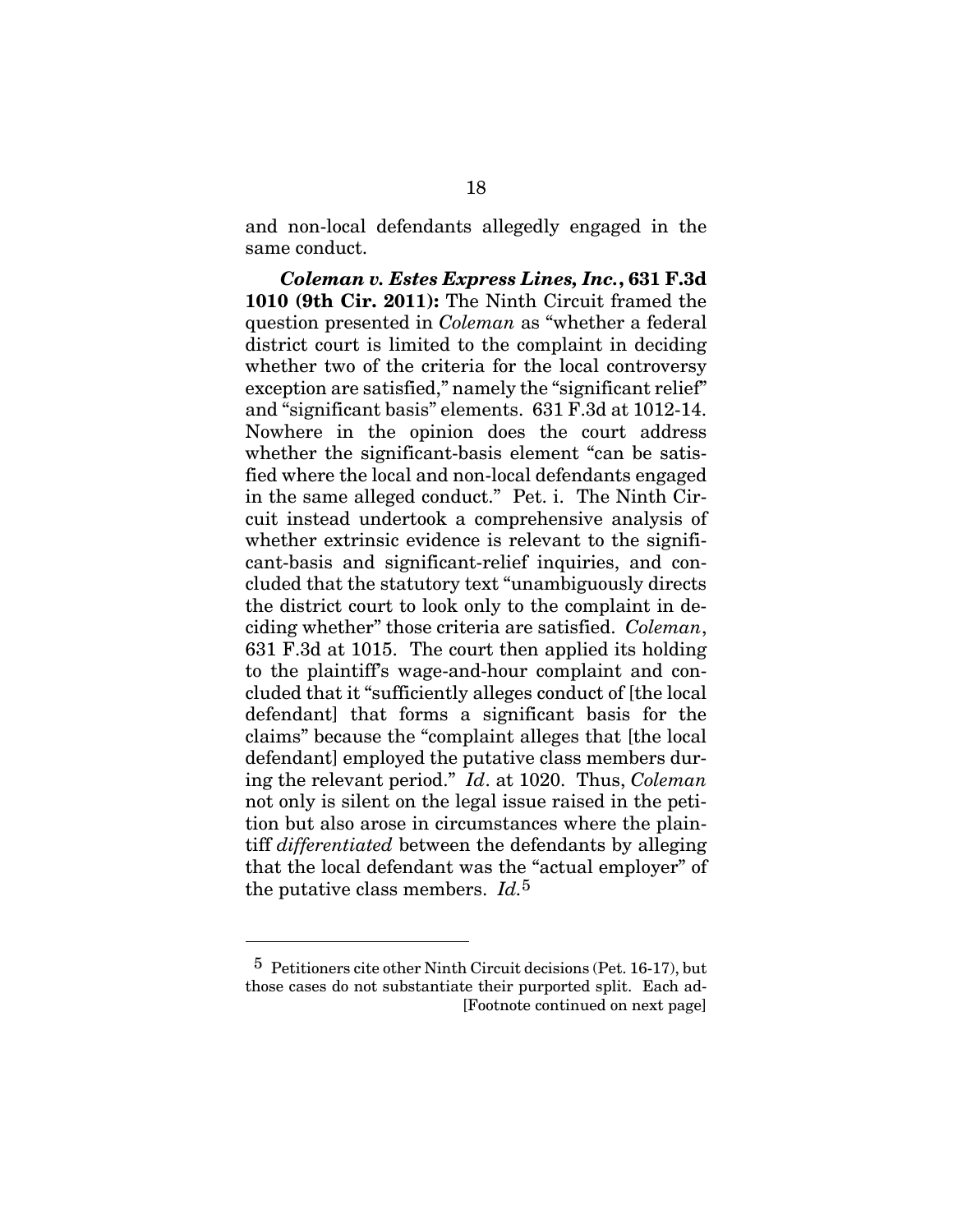The opinion is therefore entirely consistent with the Eighth Circuit's reasoning that the significant-basis element is not met where a complaint does "not allege any substantive distinctions between the conduct of the local and nonlocal defendants." Pet. App. 10a (internal quotation marks omitted).6

*Mason v. Lockwood, Andrews & Newnam, P.C.***, 842 F.3d 383 (6th Cir. 2016):** In *Mason*, the Sixth Circuit began its analysis by agreeing with the

l

dressed the significant-basis element using a comparative analysis based on allegations that differentiated among defendants, and none of them endorsed petitioners' proposed rule of law. *Benko*, 789 F.3d at 1119 (the local defendant allegedly "conducted illegal debt collection agency activities with respect to thousands of files each year," which "constituted between 15 to 20% of the total debt collection activities of all the Defendants"); *Allen*, 821 F.3d at 1121 ("Plaintiffs allege that they have been harmed by [the local defendant's] *independent* failure for over ten years to properly investigate and remediate the spreading toxic chemical plumes.") (emphasis added); *Christmas v. Union Pac. R.R. Co.*, 698 F. App'x 887, 889 (9th Cir. 2017) ("The complaint alleges that the Local Defendants are 'responsible for scheduling hours and days of work.' This is precisely the conduct that plaintiffs claim is illegal.").

 <sup>6</sup> In the context of resolving divergent views among *district courts within the Eighth Circuit*, the court of appeals reiterated the belief, first expressed in its earlier decision in *Atwood*, 936 F.3d at 841, that its approach to the significant-basis element is at odds with that of the Ninth Circuit. Pet. App. 10a-12a. In light of *Atwood*, respondents espoused the same view in their appellate briefing. *See* C.A. Br. for Appellants 21-22. But the Eighth Circuit did not discuss the allegations or holding in *Coleman* in either *Atwood* or the decision below. And, as explained above, close examination of *Coleman* reveals that it is consistent with the Eighth Circuit's decision because the complaint in *Coleman* involved allegations that differentiated between the two defendants and highlighted the local defendant's significant role in the alleged wrongdoing.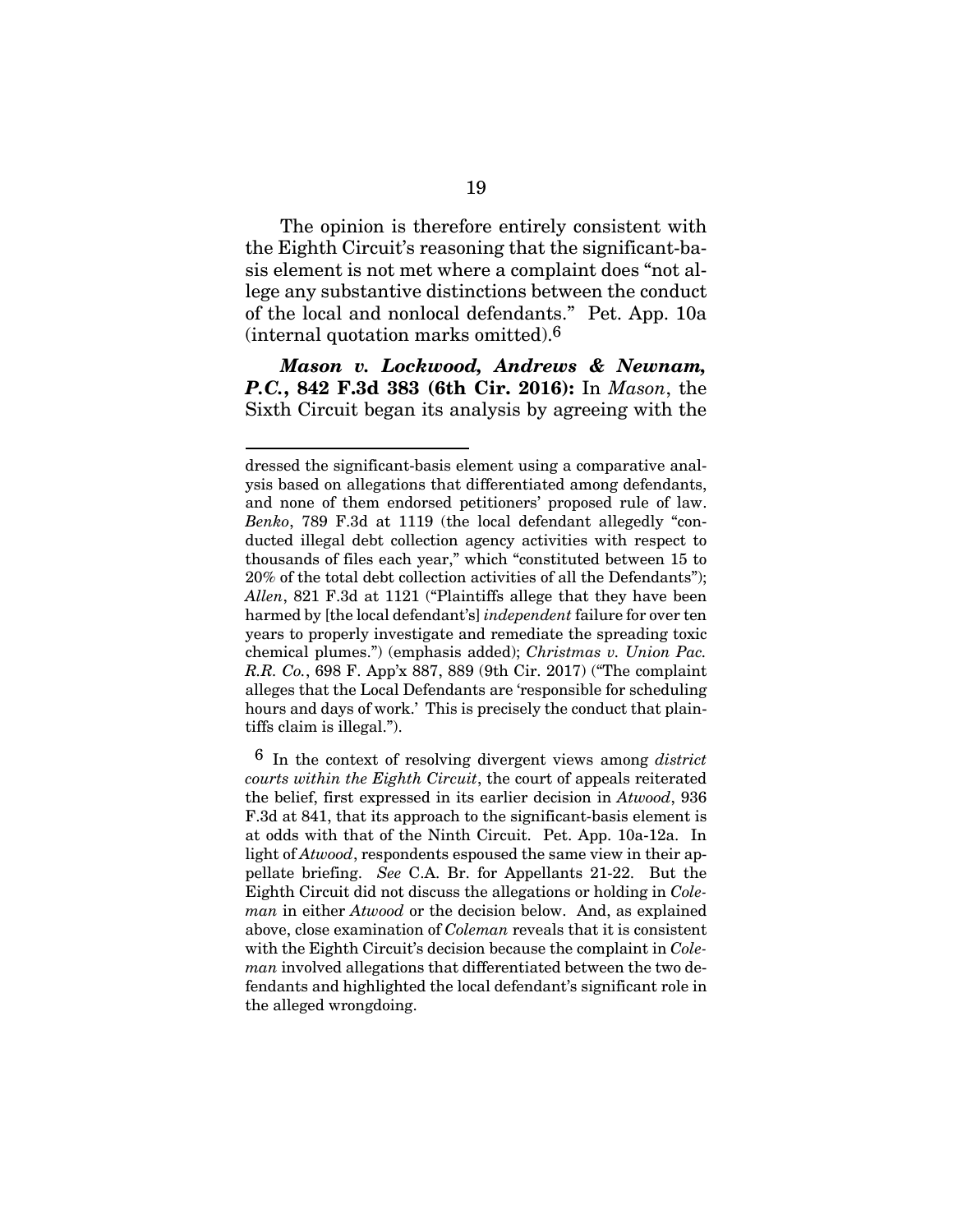Eighth Circuit and other circuits that the significantbasis element "'effectively calls for comparing the local defendant's alleged conduct to the alleged conduct of all the Defendants.'" 842 F.3d at 395-96 (quoting *Kaufman*, 561 F.3d at 156). The court then examined the differentiated allegations of professional negligence against local and non-local engineering firms. The complaint alleged that "all engineering work was conducted 'through [the local defendant],'" "that [it] was formed to conduct [the non-local defendant's] work in Michigan," and that the engineering firms had been retained in reliance on the local defendant as the "entity that 'work[ed] with several water systems around the state'—to 'perform quality control.'" *Id*. at 396 (last alteration in original). Because the failure of "that quality control is the very core" of the claim, the court concluded the local defendant's "conduct forms an 'important' and integral part of plaintiffs' professional negligence claim" and that the significant-basis element was therefore met. *Id*. The opinion does not discuss or endorse petitioners' proposed rule of law that the significant-basis element would be satisfied by an allegation that the local and non-local defendants engaged in the same conduct, and there was no such allegation at issue in the case.

*Woods v. Standard Ins. Co.***, 771 F.3d 1257 (10th Cir. 2014):** Like *Coleman* and *Mason*, *Woods* did not consider the question posed by petitioners, namely whether undifferentiated allegations against the local and non-local defendants can satisfy the significant-basis element. In *Woods*, the complaint made extensive allegations against non-local defendants but barely mentioned the local defendant, 771 F.3d at 1260, and, as petitioners concede, "the Tenth Circuit found that [the] local defendant did not satisfy the 'significant basis' requirement where she was merely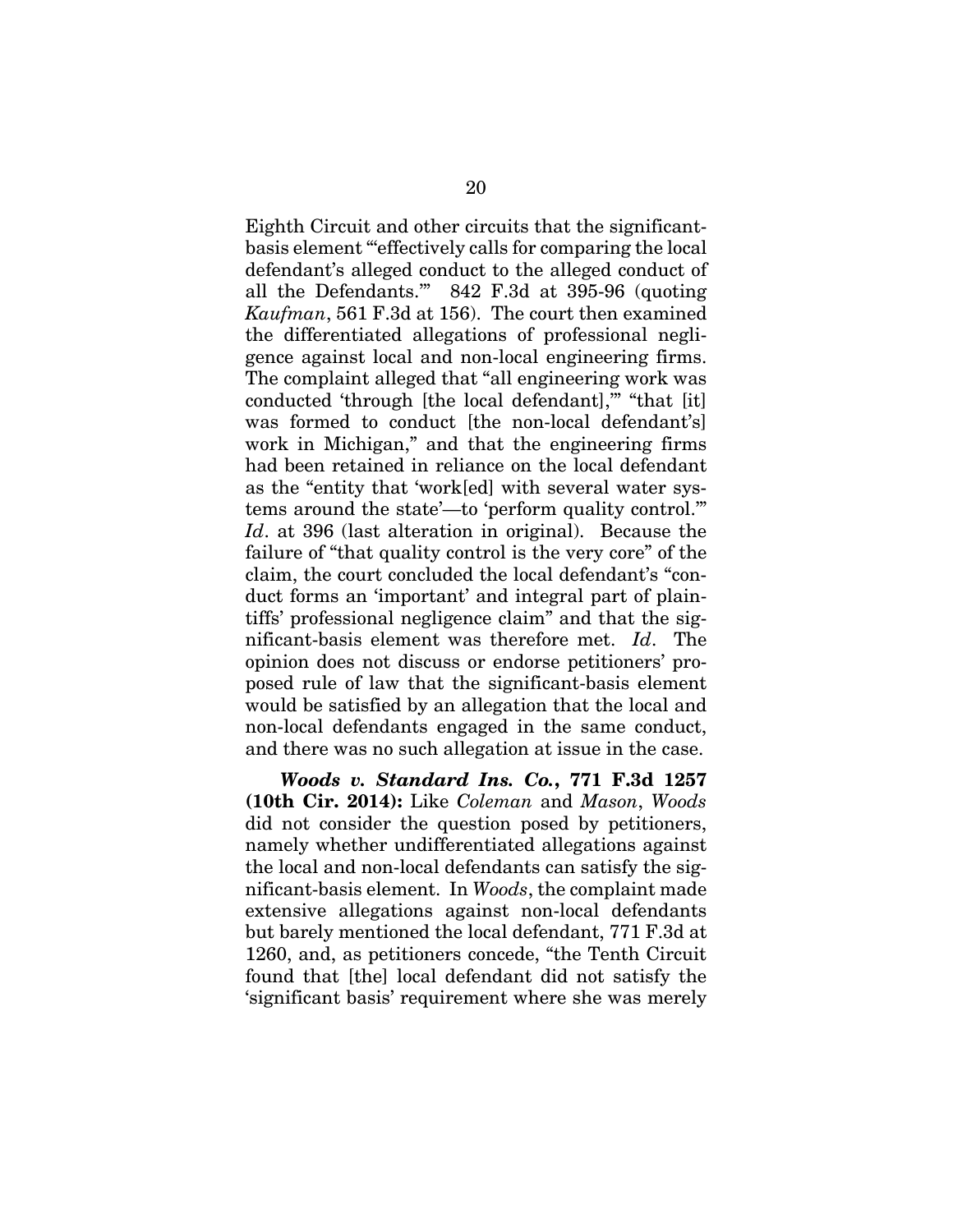'an isolated role player in the alleged scheme implemented by' the non-local defendants," Pet. 17.

Petitioners nevertheless point to dicta in *Woods*  discussing a prior Tenth Circuit case that considered *other elements* of the local-controversy exception—the significant-relief element and the local-defendant element—and found that the significant-relief element was met because "all class members were seeking to hold the [local] company jointly and severally liable." Pet. 17 (alteration in original) (quoting *Woods*, 771 F.3d at 1267 (discussing *Coffey v. Freeport McMoran Copper & Gold*, 581 F.3d 1240, 1267 (10th Cir. 2009) (per curiam))). Far from supporting petitioners' proposed rule of law, however, *Coffey* did not even address the significant-basis element because it was uncontested in that case. *See* 581 F.3d at 1244 ("The Freeport Defendants *do not dispute that BZC's conduct formed a significant basis for the claims asserted* by the proposed plaintiff class, but they argue that plaintiffs failed to show that BZC is a defendant from whom significant relief is sought or that BZC is a citizen of Oklahoma.") (emphasis added). Moreover, a plaintiff's effort to impose joint-and-several liability on a defendant does not mean that the plaintiff is alleging that each defendant engaged in the same conduct but only that, in the plaintiff's view, each defendant should be deemed equally responsible as a matter of law. Thus, the language in *Woods* and *Coffey* regarding alleged joint-and-several liability of all defendants relates to the significant-relief element, not the significant-basis element.7

 $\overline{a}$ 

 <sup>7</sup> *See also Evans*, 449 F.3d at 1167 n.7 (distinguishing separate requirements of "significant basis" and "significant relief," and explaining that the "mere fact that relief might be sought against [Footnote continued on next page]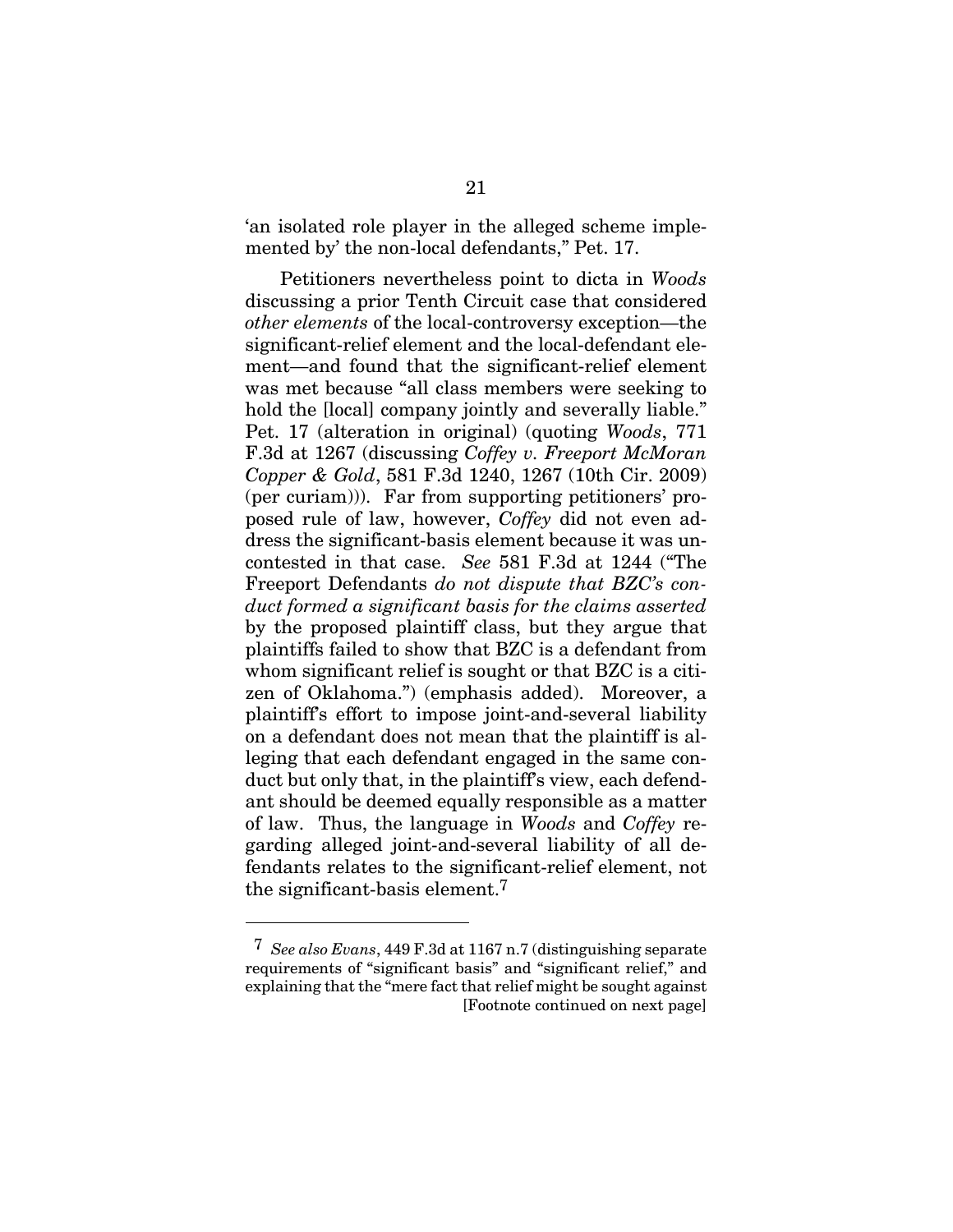*Opelousas Gen. Hosp. Auth. v. FairPay Sols., Inc.***, 655 F.3d 358 (5th Cir. 2011):** Based on reasoning squarely consistent with the Eighth Circuit's analysis here, the Fifth Circuit in *Opelousas* found the plaintiff's allegations regarding the local defendant to be insufficient to satisfy the significant-basis element. The complaint "contain[ed] no information about the conduct of [the local defendant] relative to the conduct of the other defendants." *Opelousas*, 655 F.3d at 361; *see also id.* at 362 ("Clearly nothing in the complaint distinguishes the conduct of [the local defendant] from the conduct of the other defendants."). Thus, like the Eighth Circuit below, the Fifth Circuit held that the plaintiff failed to carry its burden to establish the significant-basis element based on a comparative and case-specific review of the record. *Id.* at 362.

Accordingly, none of these opinions departs from—or is even in tension with—the Eighth Circuit's conclusion in the decision below that "the allegations in the complaint do not satisfy the significant-basis requirement" because, other than the allegations that diminish the alleged role of Rock Road compared to the non-local defendants, "nothing in the complaint distinguishes the conduct of Rock Road Industries from the conduct of the other defendants." Pet. App. 11a (brackets and internal quotation marks omitted). Like the Fifth Circuit's decision in *Opelousas*, the Eighth Circuit has made clear that a complaint's "conclusory allegations that the local defendants engaged

 $\overline{a}$ 

<sup>[</sup>the local defendant] for the conduct of others (via joint liability) does not convert the conduct of others into conduct of [the local defendant] so as to also satisfy the 'significant basis' requirement").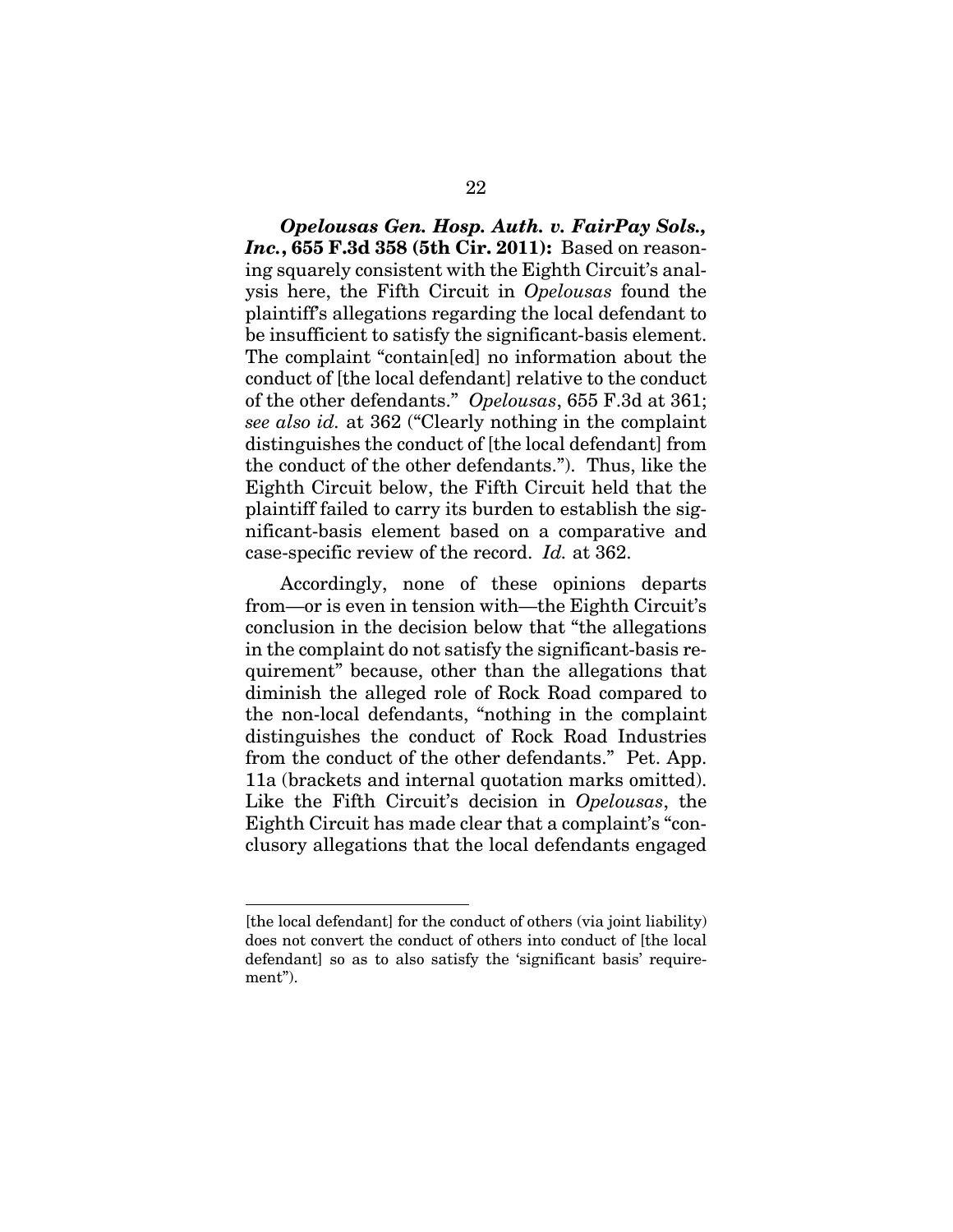in the same conduct as the nonlocal defendant" are insufficient to defeat CAFA removal under the local-controversy exception. *Id.* (brackets and internal quotation marks omitted); *see also Atwood*, 936 F.3d at 840- 41 (comparing local defendant's alleged conduct to that of all the defendants, and concluding that "CAFA removal is not foreclosed by the complaint's conclusory allegations that the local defendants engaged in same conduct as the diverse defendant"). No circuit has endorsed the contrary proposition, urged here by petitioners, that conclusory allegations of the same conduct by all defendants will or must suffice, and every case cited by petitioners reaches an outcome that is consistent with the Eighth Circuit's refusal to remand here.

In fact, as demonstrated above, the circuits that have considered this aspect of CAFA all recognize that the question whether the local defendant's alleged conduct provides a significant basis for the claims asserted is and should be decided by a comparative analysis focused specifically on the case at hand—the nature of the claims asserted, the number and respective roles of the various defendants, and a host of other considerations within CAFA's significant-basis framework. Petitioners are asking this Court to announce a rule that no circuit has embraced, namely that a state court plaintiff may avoid federal court jurisdiction and comparative analysis under the significantbasis element merely by pleading that all defendants engaged in the same alleged conduct. There is no reason for the Court to take that unprecedented step, undermining CAFA.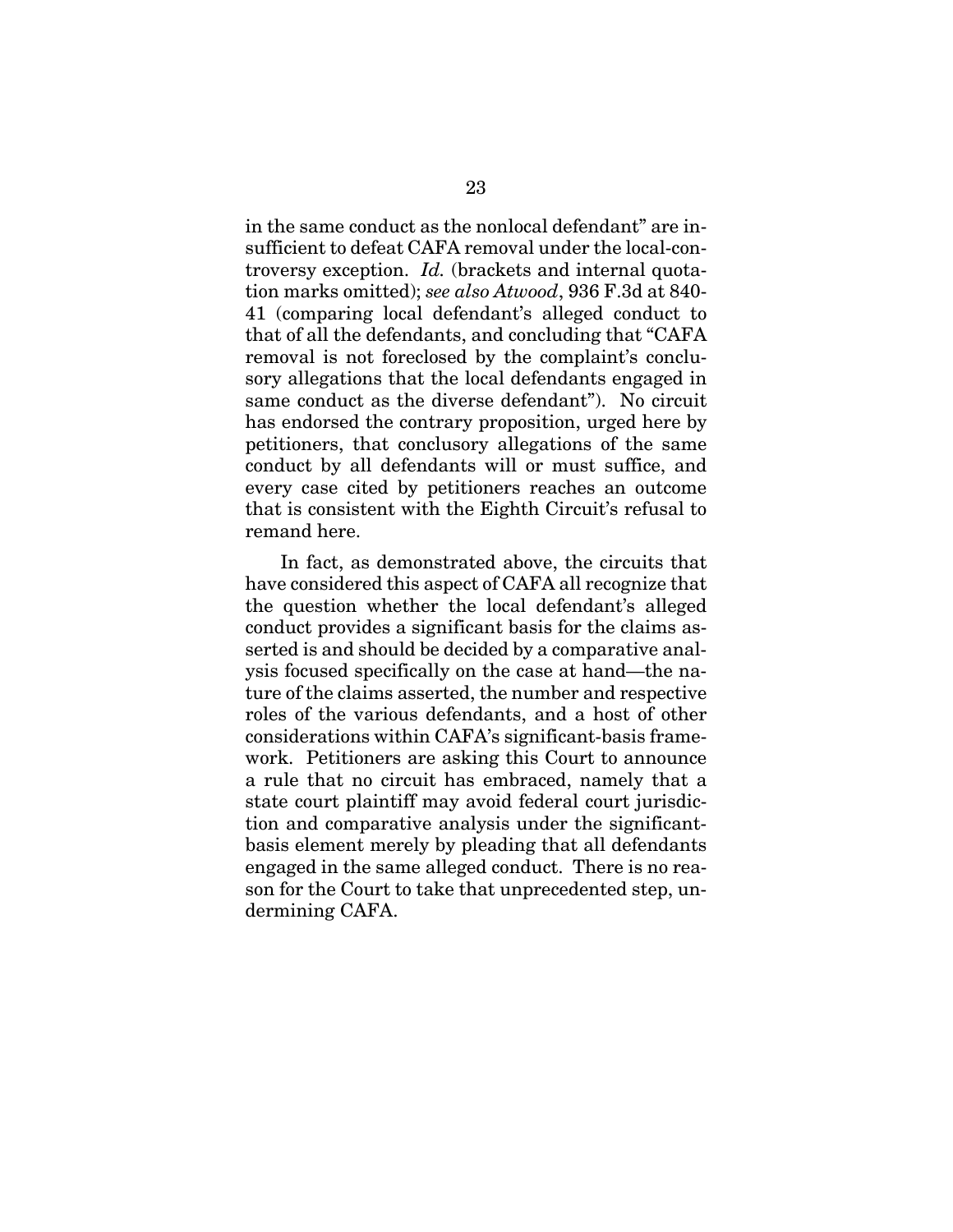## **III. THERE ARE ADDITIONAL REASONS WHY CERTIORARI SHOULD BE DENIED.**

Contrary to petitioners' assertion, this case is in no way a "perfect vehicle" (Pet. 24) for certiorari review. In addition to the fundamental defects that the question presented is not squarely presented here (*supra* Section I), and the alleged circuit split is illusory (*supra* Section II), certiorari should be denied for several additional reasons.

First, even if certiorari were granted, it is unlikely to change the forum in which this suit is litigated because petitioners failed to establish all three conjunctive elements pertaining to the local defendant, which are necessary for the local-controversy exception to apply. The majority of the Eighth Circuit panel held that the significant-basis element was not met and that this holding "suffices to reverse," Pet. App. 8a n.2, and it was therefore unnecessary for the court of appeals to address whether the other two elements were also absent**―**namely whether Rock Road is a defendant from whom significant relief is sought and whether Rock Road "is" a Missouri citizen. Concurring in the judgment, Judge Stras reasoned that, because Rock Road no longer existed at the time of removal, there "is" no local Missouri citizen as required to invoke the local-controversy exception. Pet. App. 18a-19a. Thus, even if this Court were to grant petitioners relief as to the significant-basis element of the local-controversy exception, the outcome would be a remand to the Eighth Circuit to consider challenges to the other two local-defendant elements of the localcontroversy exception, where respondents would have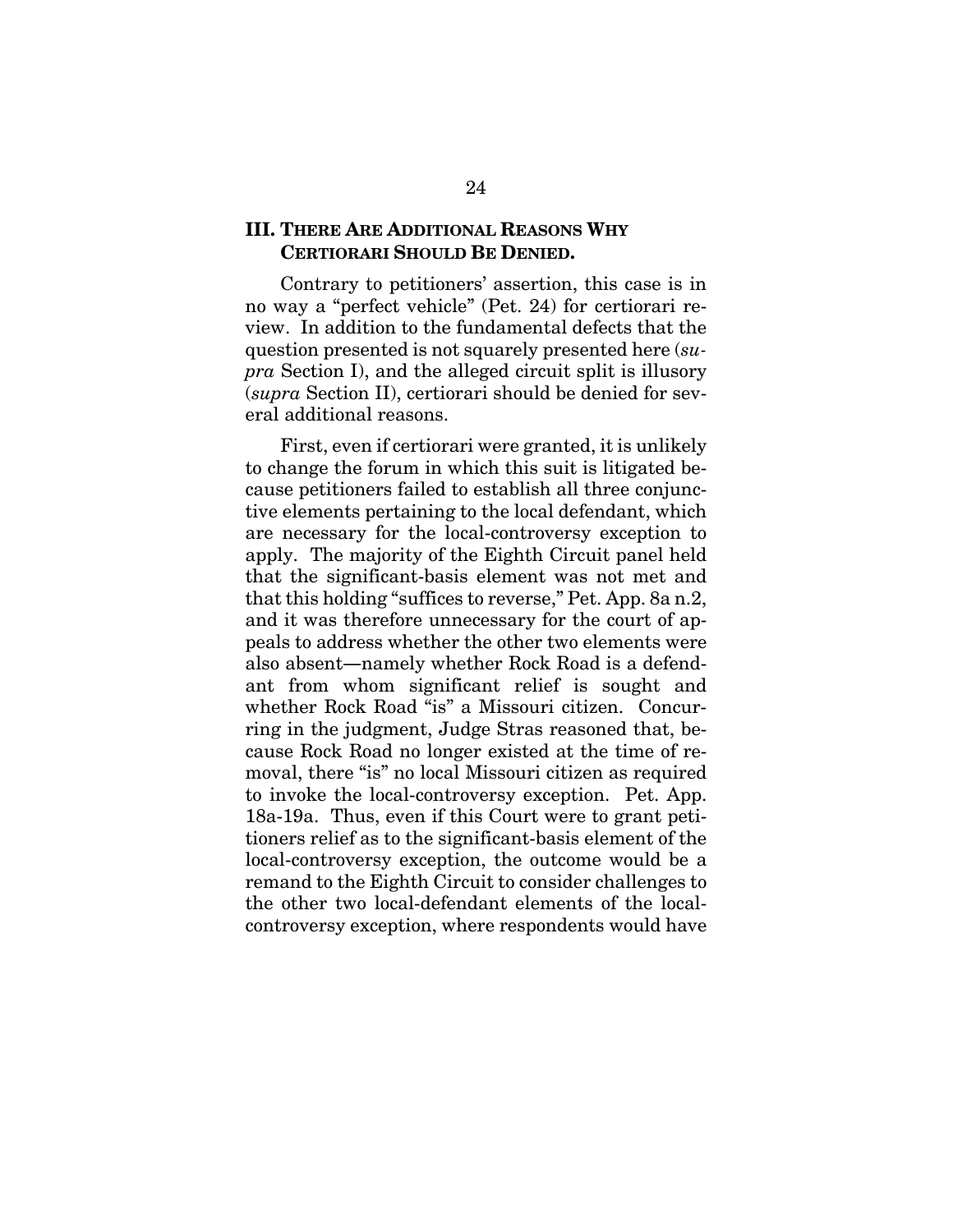a substantial likelihood of prevailing on one or both of those elements and defeating remand.8

Second, certiorari should be denied as unduly disruptive to the course of this litigation, which is now moving forward on remand from the Eighth Circuit to the United States District Court for the Eastern District of Missouri. Petitioners never requested that the Eighth Circuit stay the mandate under Rule 41, nor did they request any stay from the district court, where the case has been pending since August 2021. Since remand, an order for a Rule 16 conference has been entered, and respondents have filed a thirdparty complaint. The district court's resources applied to this case on remand from the Eighth Circuit will have been wasted if the case is later returned to state court.

Finally, petitioners' other arguments about the suitability of this case for review cannot withstand scrutiny. The Eighth Circuit's decision is plainly correct on the record presented because the Complaint asserts that Rock Road played an insignificant role when compared to the alleged conduct of Republic, which petitioners alleged ""owns, oversees, and directs" the environmental decisions and conduct'" of Rock Road, Pet. App. 12a—an allegation that on its face is fatal to petitioners' significant-basis argument.

 $\overline{a}$ 

<sup>8</sup> In addition, the Eighth Circuit very recently issued an opinion rejecting the decision upon which the district court relied in denying federal subject-matter jurisdiction under the Price-Anderson Act. Pet. App. 33a-37a; *see Banks v. Cotter Corp.*, No. 21- 1160, \_\_ F.4th \_\_, slip op. at 11 n.2 (8th Cir. Jan. 7, 2022) ("This Court rejects *Strong v. Republic Services, Inc.*, 283 F. Supp. 3d 759 (E.D. Mo. 2017) . . . ."). This new Price-Anderson Act opinion offers yet another reason why a grant of certiorari is unlikely to change the forum for this case.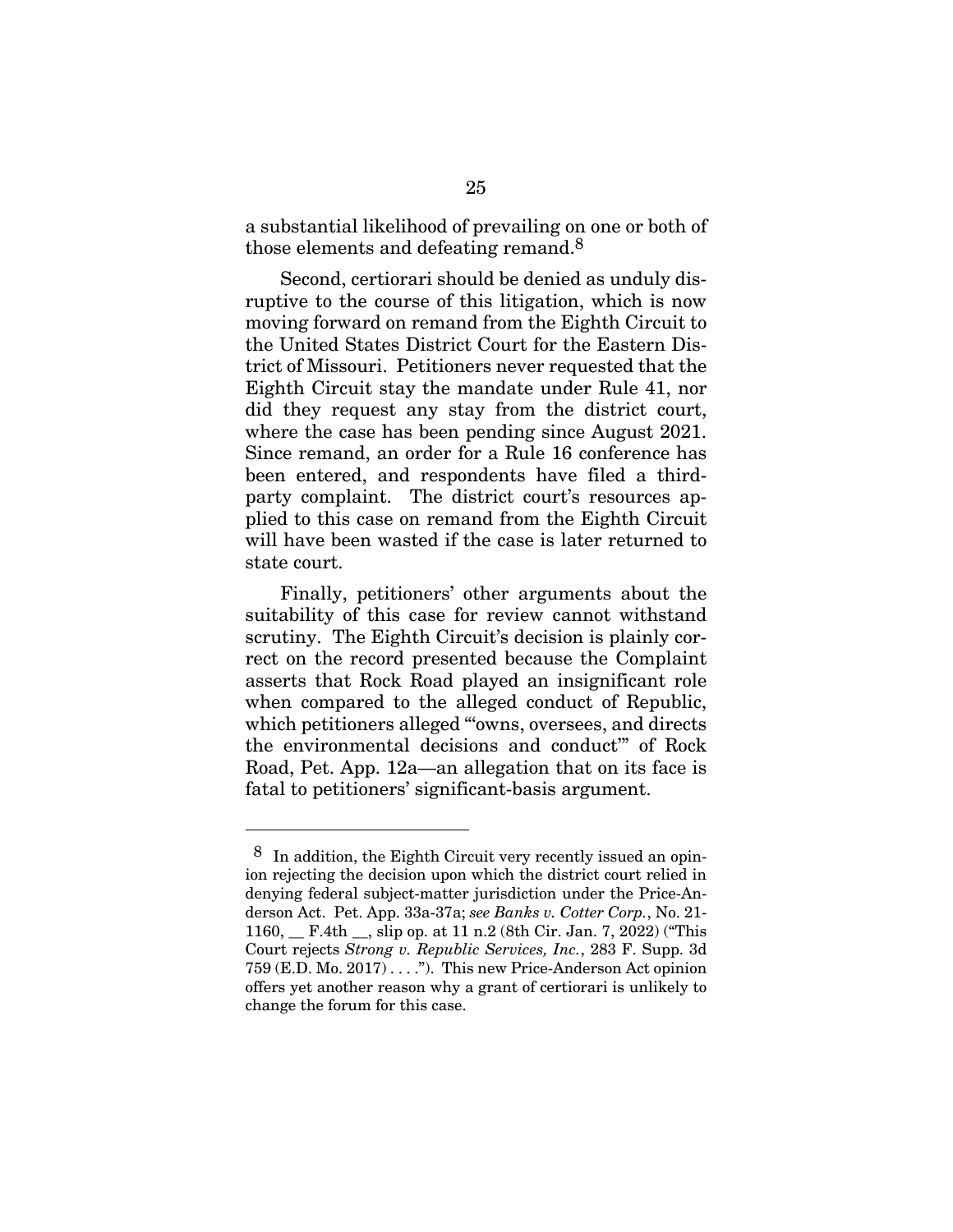Moreover, the issue framed by petitioners does not recur frequently. Although petitioners assert that disputes over the local-controversy exception often arise in actions involving environmental contamination, they offer a lengthy string citation that merely catalogues potential types of environmental contamination. Pet. 24-25. Only four of those cases focus on the significant-basis element. *See Ictech-Bendeck v. Progressive Waste Sols. of LA, Inc.*, 367 F. Supp. 3d 555 (E.D. La. 2019); *MD Haynes, Inc. v. Valero Mktg. & Supply Co.*, 2017 WL 1397744 (S.D. Tex. Apr. 19, 2017); *Mason*, 842 F.3d 383; *Allen*, 821 F.3d 1111. And none of them suggests that the prevailing law requiring comparison of conduct among defendants is flawed or unworkable in environmental contamination cases or that plaintiffs bringing such claims have satisfied their burden to establish the significant-basis element of CAFA's local-controversy exception if they allege that the local and non-local defendants engaged in the same conduct. Petitioners' proposed rule of law has no support in environmental cases—or in any other area of jurisprudence.